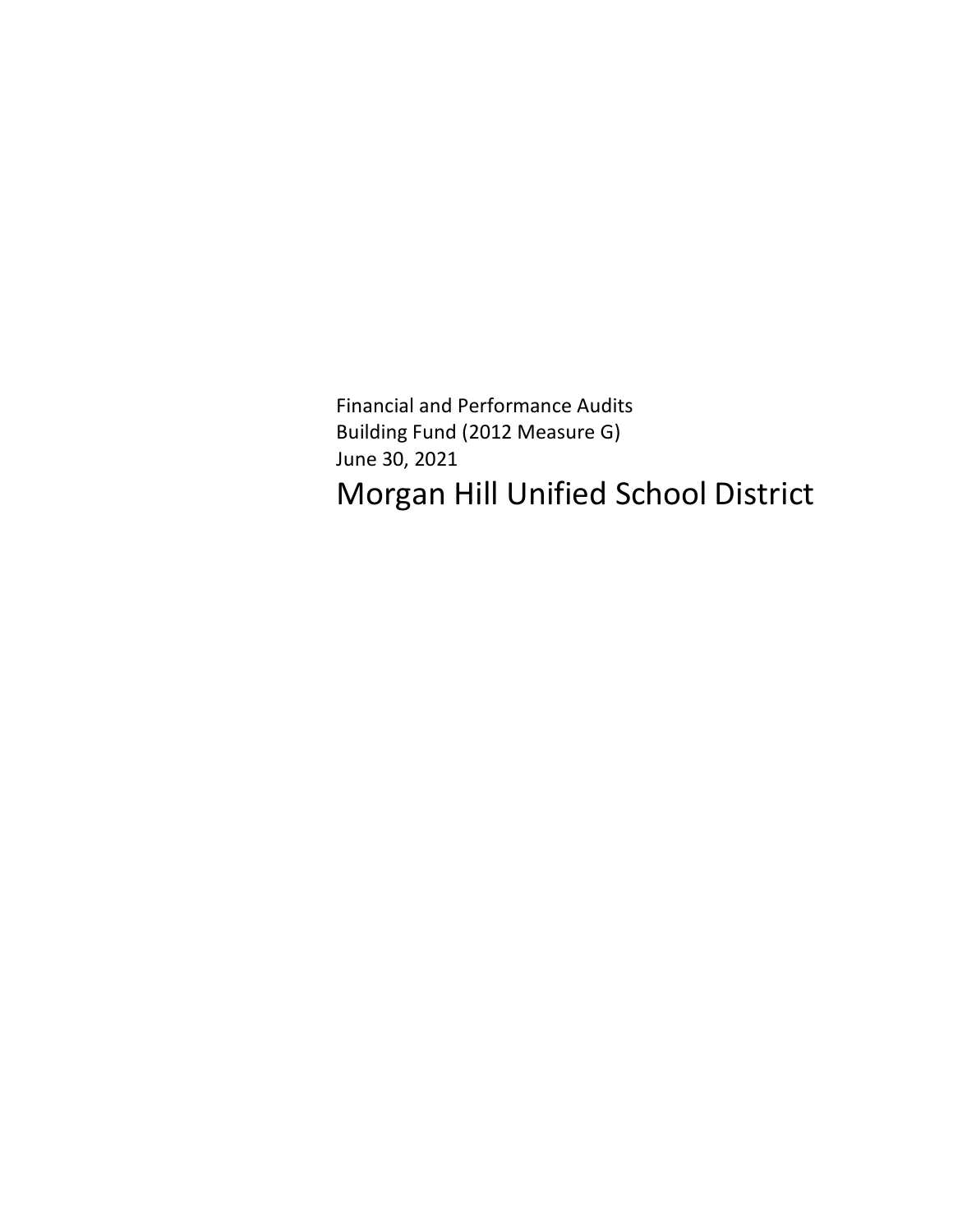# **FINANCIAL AUDIT**

| <b>Financial Statements</b>                                                                                                                                                                                 |
|-------------------------------------------------------------------------------------------------------------------------------------------------------------------------------------------------------------|
|                                                                                                                                                                                                             |
| Independent Auditor's Report on Internal Control over Financial Reporting and on Compliance and Other<br>Matters Based on an Audit of Financial Statements Performed in Accordance with Government Auditing |
| Schedule of Findings and Questioned Costs                                                                                                                                                                   |
|                                                                                                                                                                                                             |
| <b>PERFORMANCE AUDIT</b>                                                                                                                                                                                    |
|                                                                                                                                                                                                             |
|                                                                                                                                                                                                             |
|                                                                                                                                                                                                             |
|                                                                                                                                                                                                             |
|                                                                                                                                                                                                             |
|                                                                                                                                                                                                             |
|                                                                                                                                                                                                             |
|                                                                                                                                                                                                             |
| Schedule of Findings and Questioned Costs                                                                                                                                                                   |
|                                                                                                                                                                                                             |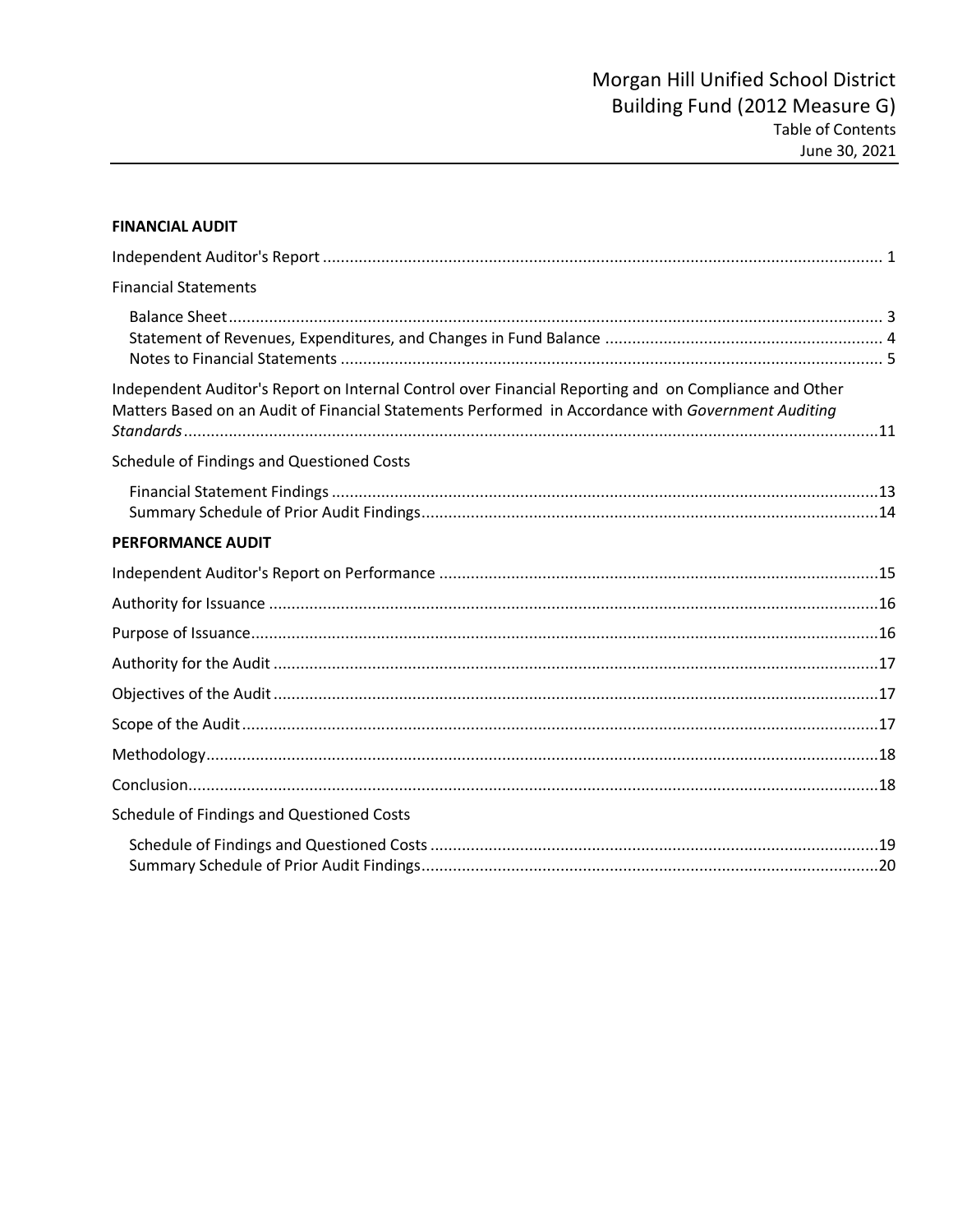<span id="page-2-0"></span>Financial Audit Building Fund (2012 Measure G) June 30, 2021

Morgan Hill Unified School District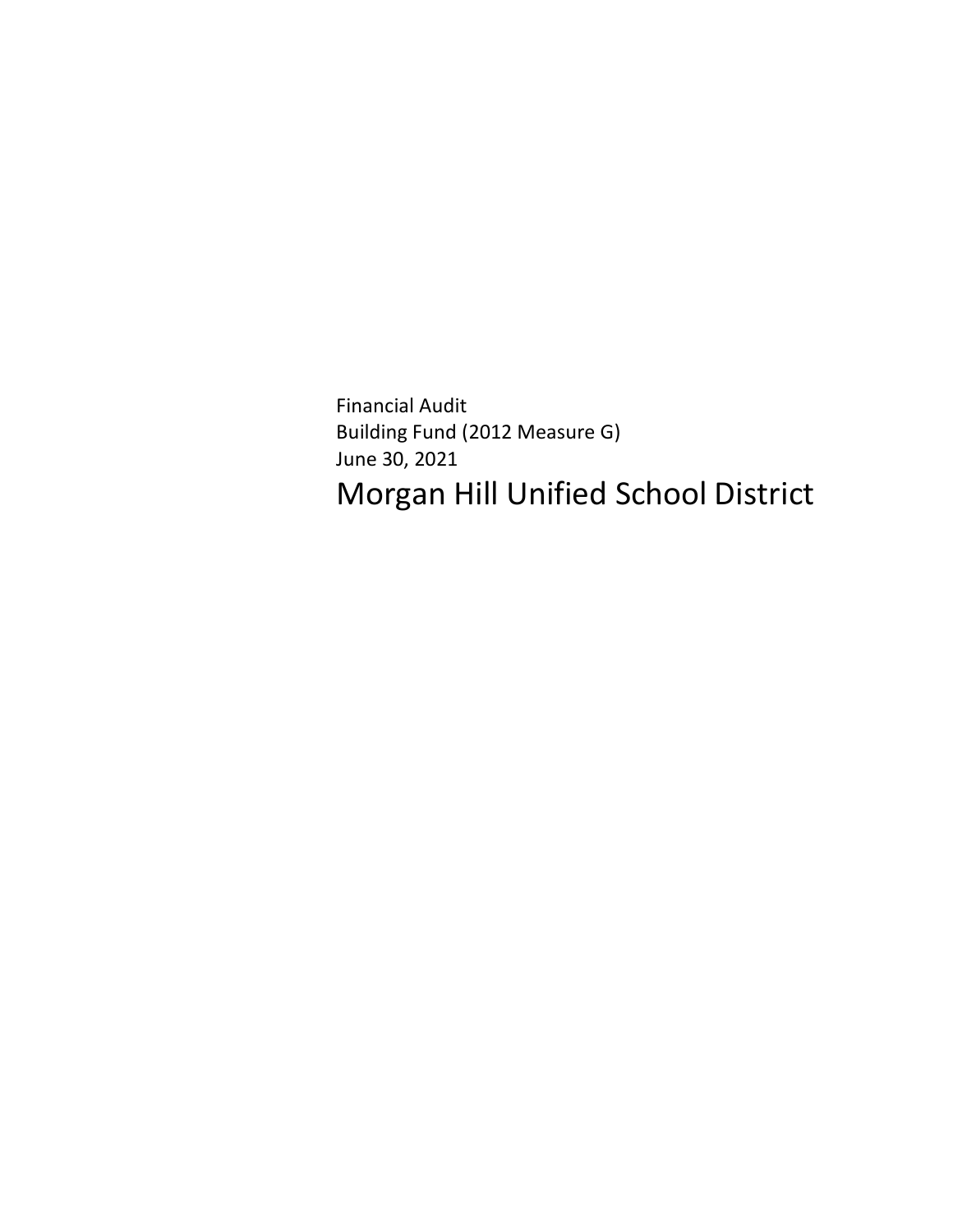

**CPAs & BUSINESS ADVISORS** 

### **Independent Auditor's Report**

<span id="page-3-0"></span>Governing Board and Citizens Oversight Committee Morgan Hill Unified School District Morgan Hill, California

#### **Report on the Financial Statements**

We have audited the accompanying financial statements of the Morgan Hill Unified School District's (District), Building Fund (2012 Measure G), as of and for the year ended June 30, 2021, and the related notes to the financial statements, as listed in the table of contents.

### **Management's Responsibility for the Financial Statements**

Management is responsible for the preparation and fair presentation of these financial statement in accordance with accounting principles generally accepted in the United States of America; this includes the design, implementation, and maintenance of internal control relevant to the preparation and fair presentation of financial statements that are free from material misstatement, whether due to fraud or error.

#### **Auditor's Responsibility**

Our responsibility is to express an opinion on these financial statements based on our audit. We conducted our audit in accordance with auditing standards generally accepted in the United States of America and the standards applicable to financial audits contained in *Government Auditing Standards*, issued by the Comptroller General of the United States. Those standards require that we plan and perform the audit to obtain reasonable assurance about whether the financial statements are free of material misstatement.

An audit involves performing procedures to obtain audit evidence about the amounts and disclosures in the financial statements. The procedures selected depend on the auditor's judgment, including the assessment of the risks of material misstatement of financial statements, whether due to error or fraud. In making those risk assessments, the auditor considers internal control relevant to the entity's preparation and fair presentation of the financial statements in order to design audit procedures that are appropriate in the circumstances, but not for the purpose of expressing an opinion on the effectiveness of the entity's internal control. Accordingly, we express no such opinion. An audit also includes evaluating the appropriateness of accounting principles used and the reasonableness of significant accounting estimates made by management, as well as evaluating the overall presentation of the financial statements.

We believe that the audit evidence we have obtained is sufficient and appropriate to provide a basis for our audit opinion.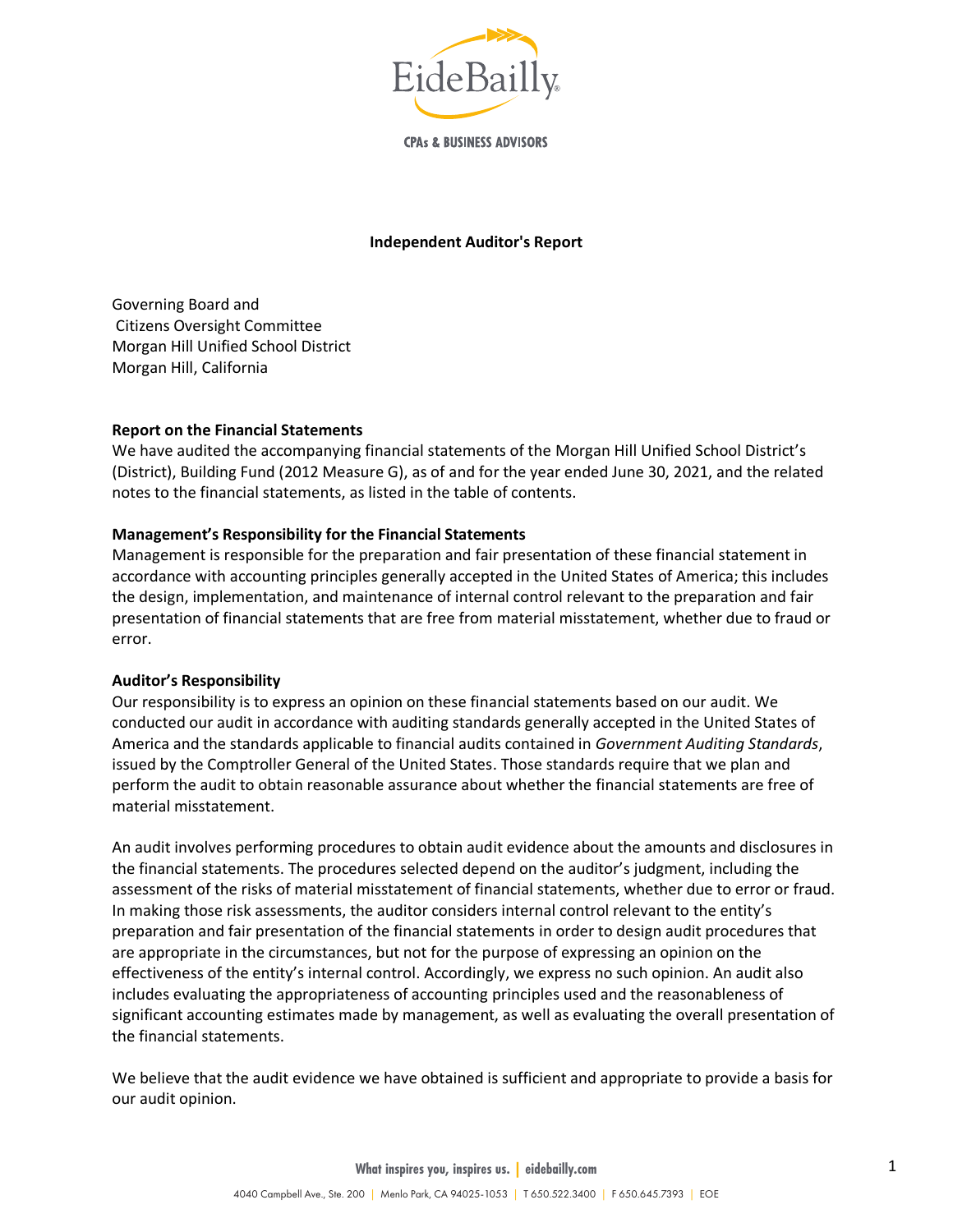### **Opinion**

In our opinion, the financial statements referred to above present fairly, in all material respects, the financial position of the Building Fund (2012 Measure G) of the District as of June 30, 2021, and the change in financial position for the year then ended in conformity with accounting principles generally accepted in the United States of America.

#### **Emphasis of Matter**

As discussed in Note 1, the financial statements of the Building Fund specific to 2012 Measure G are intended to present the financial position and the changes in financial position attributable to the transactions of that Fund. They do not purport to, and do not, present fairly the financial position of the District as of June 30, 2021, and the change in financial position for the year then ended in conformity with accounting principles generally accepted in the United States of America. Our opinion is not modified with respect to this matter.

### **Other Reporting Required by** *Government Auditing Standards*

In accordance with *Government Auditing Standards*, we have also issued our report dated January 11, 2022, on our consideration of the District's internal control over financial reporting and on our tests of its compliance with certain provisions of laws, regulations, contracts, and grant agreements and other matters. The purpose of that report is solely to describe the scope of our testing of internal control over financial reporting and compliance and the results of that testing, and not to provide an opinion on the effectiveness of the District's internal control over financial reporting or on compliance. That report is an integral part of an audit performed in accordance with *Government Auditing Standards* in considering the District's internal control over financial reporting and compliance.

Gide Sailly LLP

Menlo Park, California January 11, 2022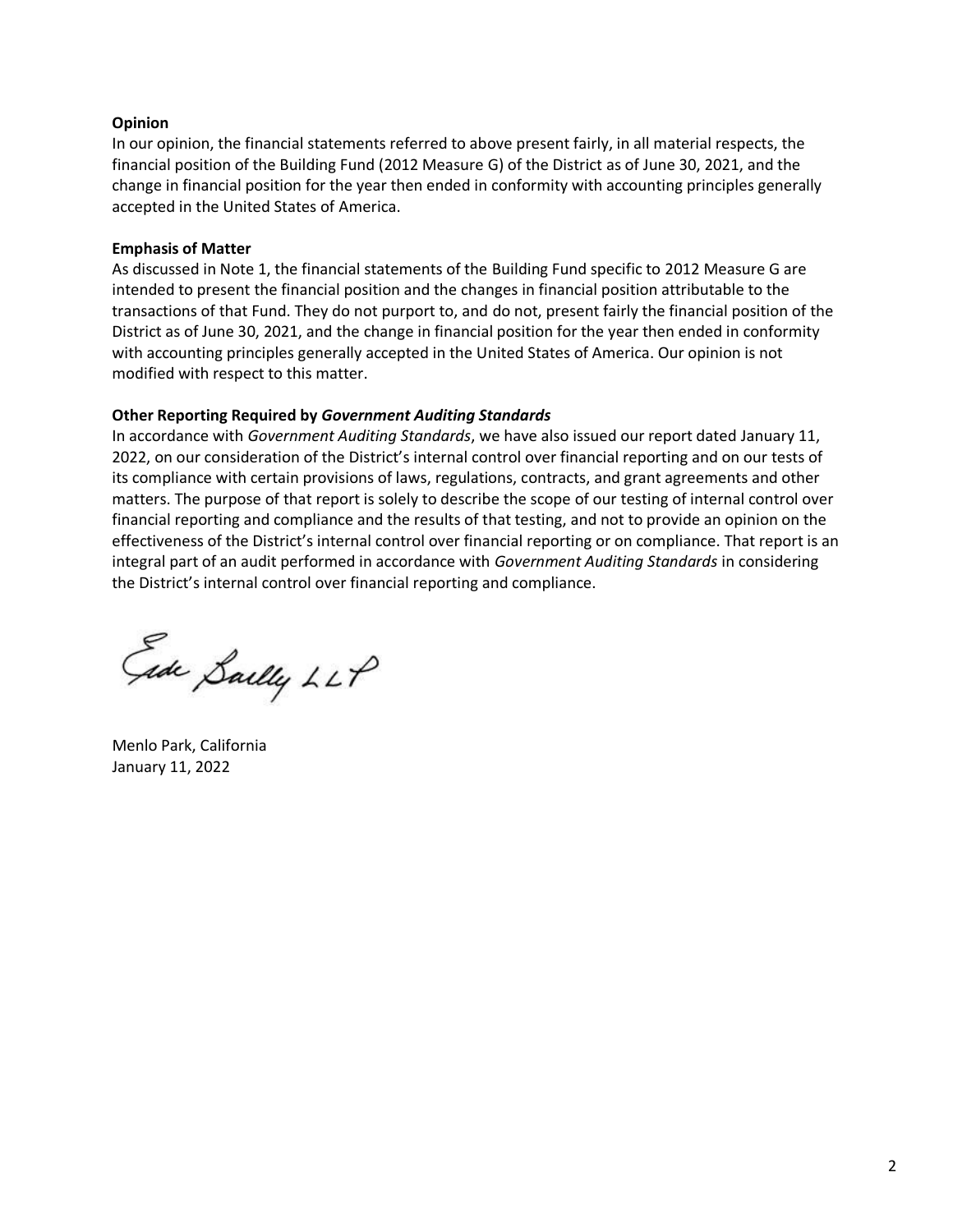# Morgan Hill Unified School District Building Fund (2012 Measure G) Balance Sheet

June 30, 2021

<span id="page-5-1"></span><span id="page-5-0"></span>

| Assets<br>Deposits and investments<br>Accounts receivable | \$ | 18,103,149<br>38,178 |
|-----------------------------------------------------------|----|----------------------|
| Total assets                                              | \$ | 18, 141, 327         |
| Liabilities and Fund Balance                              |    |                      |
| Liabilities                                               |    |                      |
| Accounts payable                                          | \$ | 1,718,217            |
| <b>Total liabilities</b>                                  |    | 1,718,217            |
| <b>Fund Balance</b>                                       |    |                      |
| Restricted for capital projects                           |    | 16,423,110           |
| <b>Total fund balance</b>                                 |    | 16,423,110           |
| Total liabilities and fund balance                        | Ş  | 18,141,327           |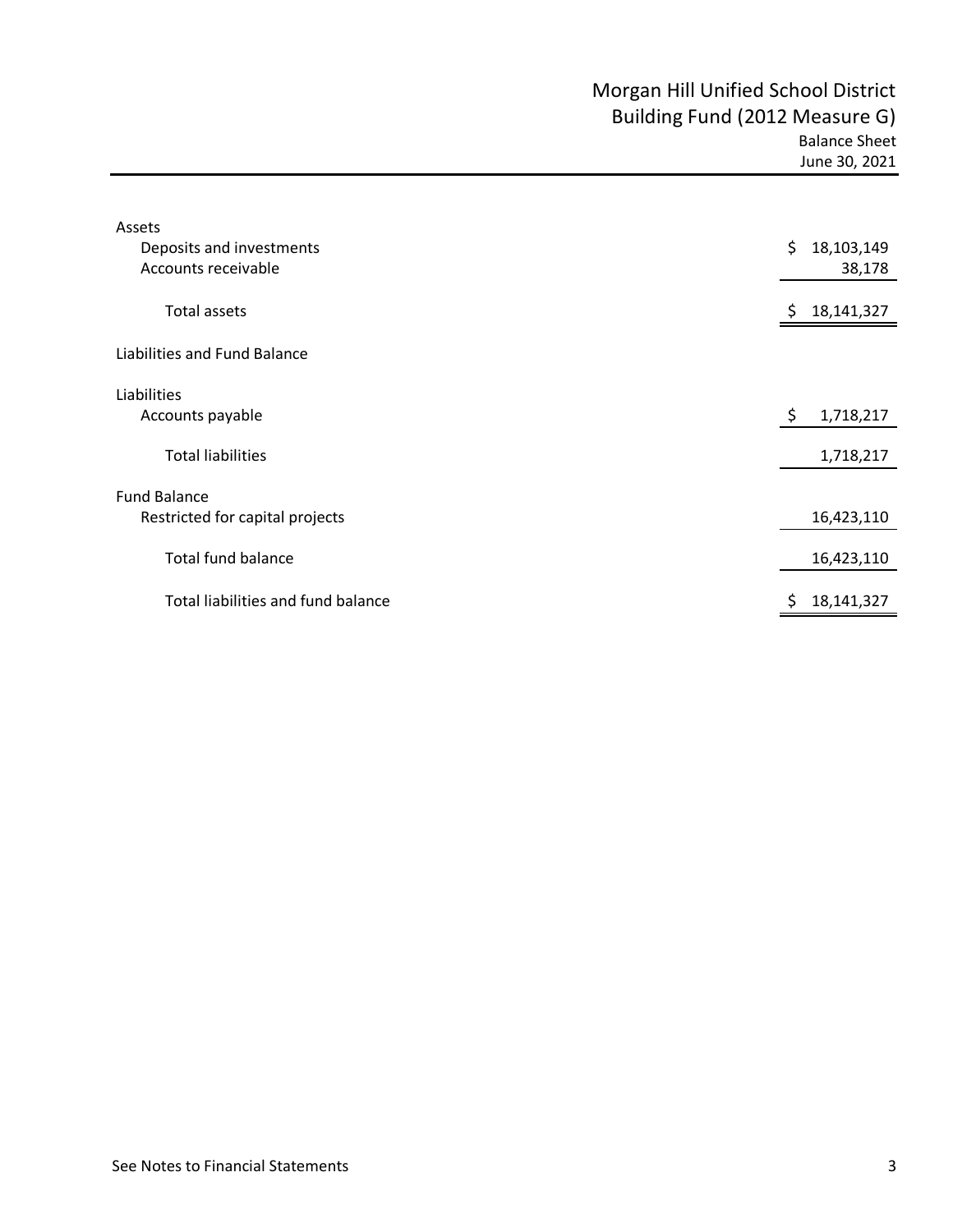<span id="page-6-0"></span>

| Revenues<br>Interest income                            | \$<br>292,289 |
|--------------------------------------------------------|---------------|
| Total revenues                                         | 292,289       |
| Expenditures<br>Current                                |               |
| Salaries and benefits<br><b>Supplies and Materials</b> | 654,759       |
| Capital outlay                                         | 18,064,052    |
| <b>Total expenditures</b>                              | 18,974,234    |
| Net Change in Fund Balance                             | (18,681,945)  |
| Fund Balance - Beginning                               | 35,105,055    |
| Fund Balance - Ending                                  | 16,423,110    |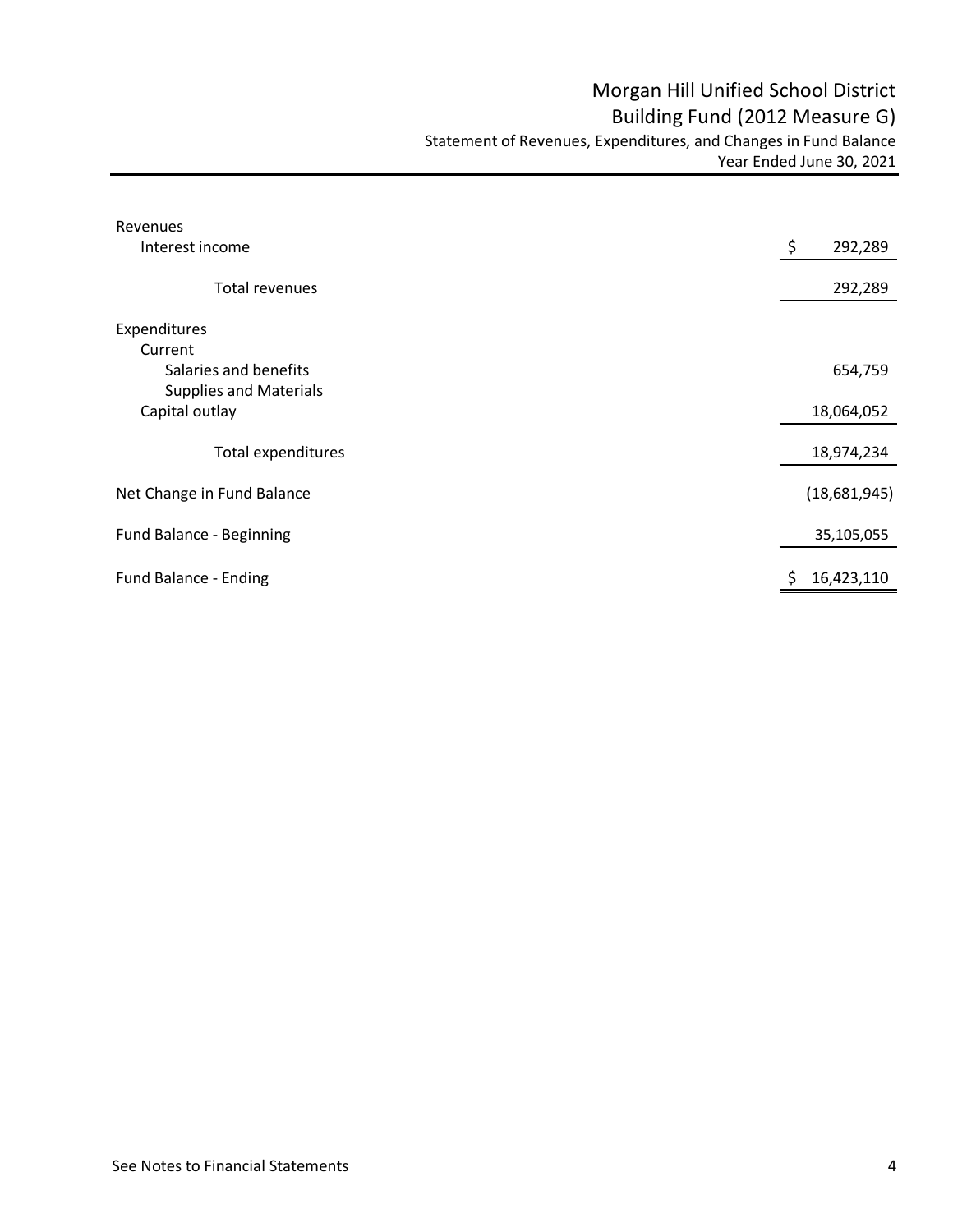# <span id="page-7-0"></span>**Note 1 - Summary of Significant Accounting Policies**

The accounting policies of the Morgan Hill Unified School District's (the District) Building Fund (2012 Measure G) conform to accounting principles generally accepted in the United States of America as prescribed by the Governmental Accounting Standards Board (GASB). The District's Building Fund accounts for financial transactions in accordance with the policies and procedures of the California School Accounting Manual.

# **Financial Reporting Entity**

The financial statements include only the Building Fund of the District used to account for 2012 Measure G projects. This Fund was established to account for the expenditures of general obligation bonds issued under 2012 Measure G. These financial statements are not intended to present fairly the financial position and results of operations of the District in compliance with accounting principles generally accepted in the United States of America.

# **Fund Accounting**

The operations of the Building Fund are accounted for in a separate set of self-balancing accounts that comprise its assets, liabilities, fund balance, revenues, and expenditures. Resources are allocated to and accounted for in the fund based upon the purpose for which they are to be spent and the means by which spending activities are controlled.

### **Basis of Accounting**

The Building Fund is accounted for using a flow of current financial resources measurement focus and the modified accrual basis of accounting. With this measurement focus, only current assets and current liabilities generally are included on the balance sheet. The statement of revenues, expenditures, and changes in fund balance reports on the sources (revenues and other financing sources) and uses (expenditures and other financing uses) of current financial resources.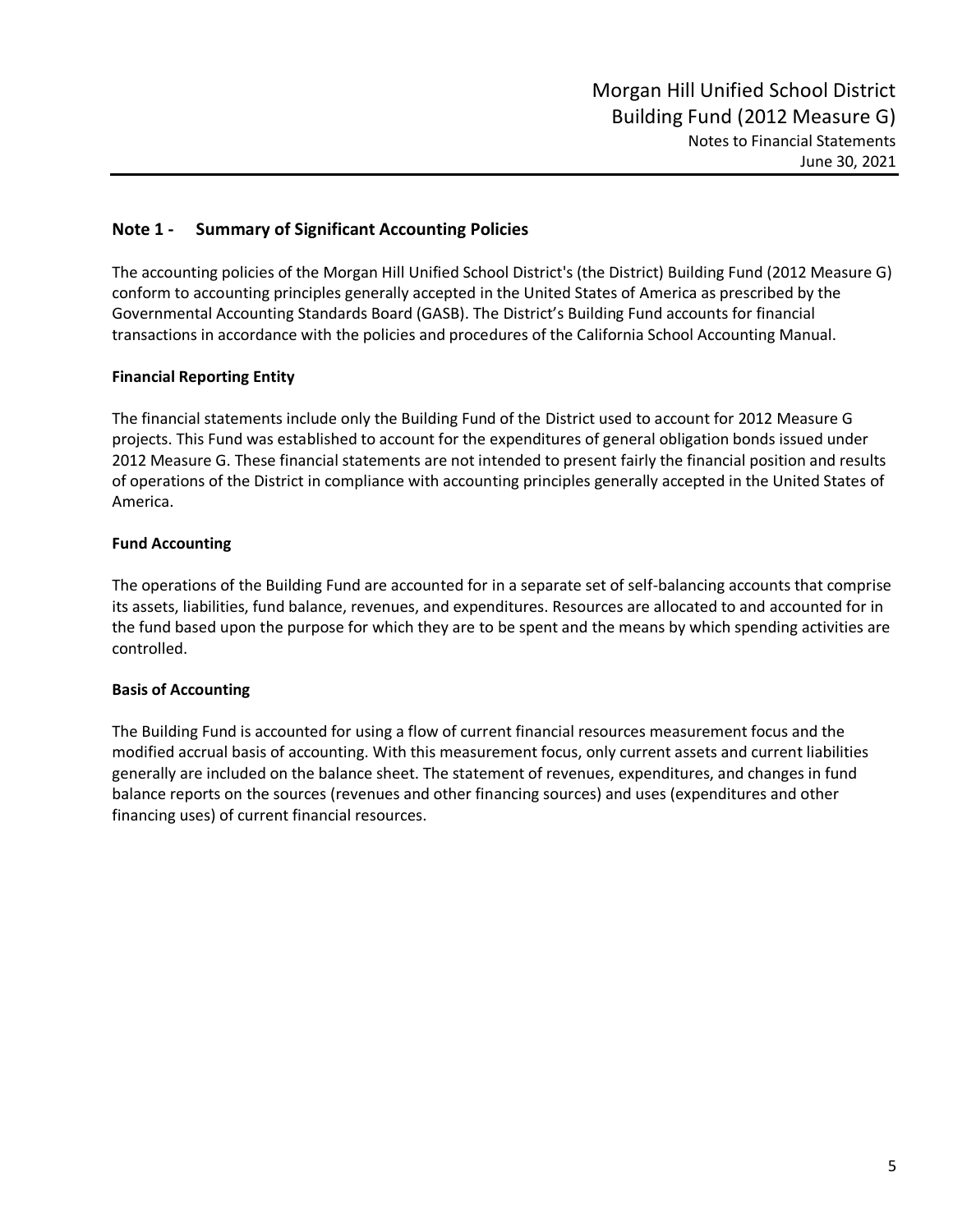### **Fund Balance - Building Fund (2012 Measure G)**

As of June 30, 2021, the fund balance is classified as follows:

**Restricted** - amounts that can be spent only for specific purposes because of constitutional provisions or enabling legislation or because of constraints that are externally imposed by creditors, grantors, contributors, or the laws or regulations of other governments.

### **Spending Order Policy**

When an expenditure is incurred for purposes for which both restricted and unrestricted fund balance is available, the District considers restricted funds to have been spent first. When an expenditure is incurred for which committed, assigned, or unassigned fund balances are available, the District considers amounts to have been spent first out of committed funds, then assigned funds, and finally unassigned funds, as needed, unless the governing board has provided otherwise in its commitment or assignment actions.

### **Note 2 - Investments**

### **Policies and Practices**

The District is authorized under California Government Code to make direct investments in local agency bonds, notes, or warrants within the State: U.S. Treasury instrument; registered State warrants or treasury notes: securities of the U.S. Government, or its agencies; bankers acceptances; commercial paper; certificates of deposit placed with commercial banks and/or savings and loan companies; repurchase or reverse repurchase agreement; medium term corporate notes; shares of beneficial interest issued by diversified management companies, certificates of participation, obligations with first priority security, and collateralized mortgage obligations.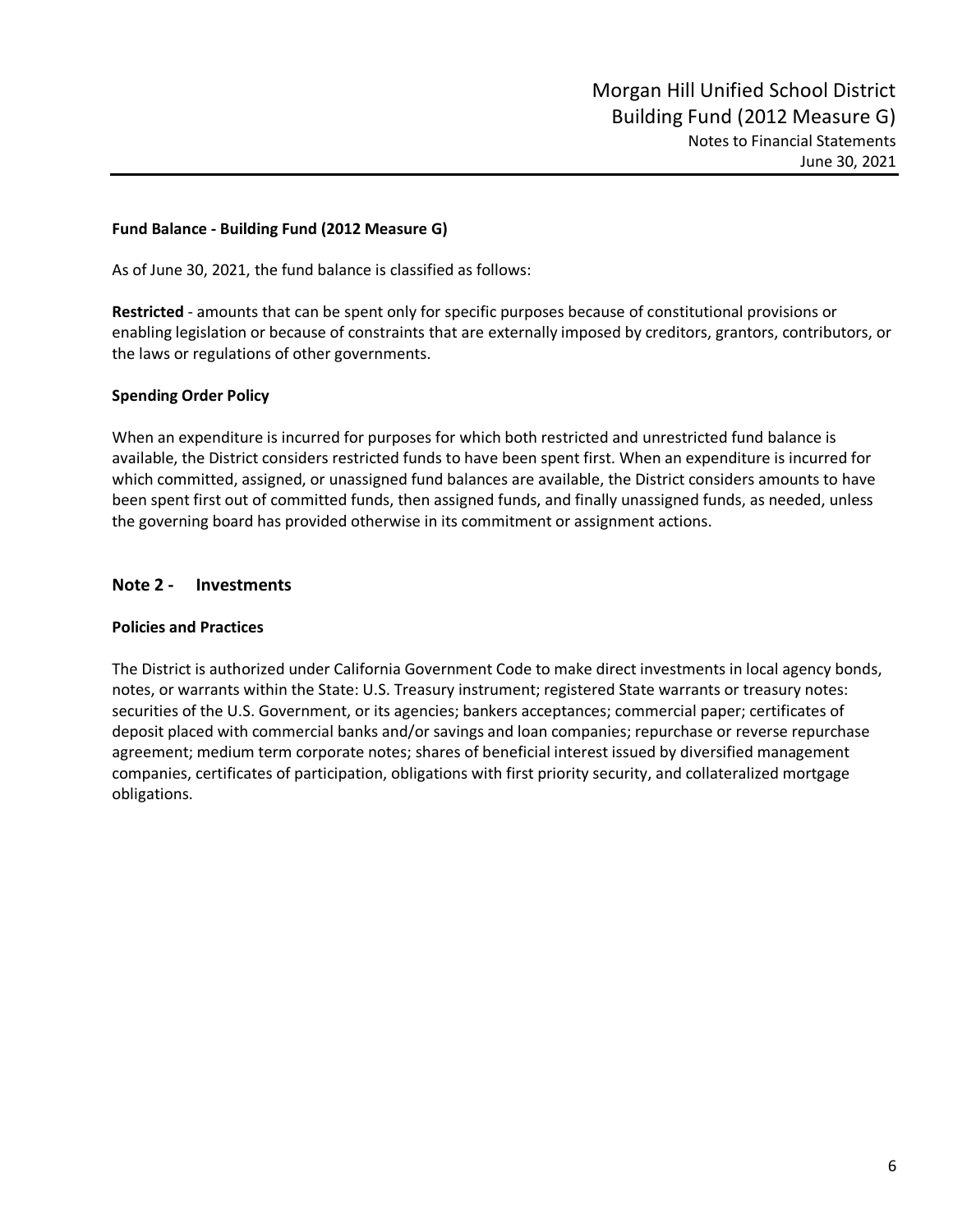### **Investment in County Treasury**

The District is considered to be an involuntary participant in an external investment pool as the District is required to deposit all receipts and collections of monies with their County Treasurer (*Education Code* Section 41001). The fair value of the District's investment in the pool is reported in the accounting financial statement at amounts based upon the District's pro-rata share of the fairly value provided by the County Treasurer for the entire portfolio (in relation to the amortized cost of that portfolio). The balance available for withdrawal is based on the accounting records maintained by the County Treasurer, which is recorded on the amortized cost basis.

### **General Authorizations**

Limitations as they relate to interest rate risk, credit risk, and concentration of credit risk are indicated in the schedules below:

|                                           | Maximum   | Maximum      | Maximum       |
|-------------------------------------------|-----------|--------------|---------------|
| Authorized                                | Remaining | Percentage   | Investment    |
| <b>Investment Type</b>                    | Maturity  | of Portfolio | in One Issuer |
|                                           |           |              |               |
| Local Agency Bonds, Notes, Warrants       | 5 years   | None         | None          |
| Registered State Bonds, Notes, Warrants   | 5 years   | None         | None          |
| U.S. Treasury Obligations                 | 5 years   | None         | None          |
| <b>U.S. Agency Securities</b>             | 5 years   | None         | None          |
| <b>Banker's Acceptance</b>                | 180 days  | 40%          | 30%           |
| <b>Commercial Paper</b>                   | 270 days  | 25%          | 10%           |
| <b>Negotiable Certificates of Deposit</b> | 5 years   | 30%          | None          |
| <b>Repurchase Agreements</b>              | 1 year    | None         | None          |
| Reverse Repurchase Agreements             | 92 days   | 20% of base  | None          |
| Medium-Term Corporate Notes               | 5 years   | 30%          | None          |
| <b>Mutual Funds</b>                       | N/A       | 20%          | 10%           |
| Money Market Mutual Funds                 | N/A       | 20%          | 10%           |
| Mortgage Pass-Through Securities          | 5 years   | 20%          | None          |
| <b>County Pooled Investment Funds</b>     | N/A       | None         | None          |
| Local Agency Investment Fund (LAIF)       | N/A       | None         | None          |
| Joint Powers Authority Pools              | N/A       | None         | None          |
|                                           |           |              |               |

### **Interest Rate Risk**

Interest rate risk is the risk that changes in market interest rates will adversely affect the fair value of an investment. Generally, the longer the maturity of an investment, the greater the sensitivity of its fair value is to changes in market interest rates. The District manages its exposure to interest rate risk by investing in the Santa Clara County Treasury Investment Pool. The District maintains a Building Fund (2012 Measure G) investment of \$18,103,149 with the Santa Clara County Treasury Investment Pool, with a weighted average maturity of less than one year.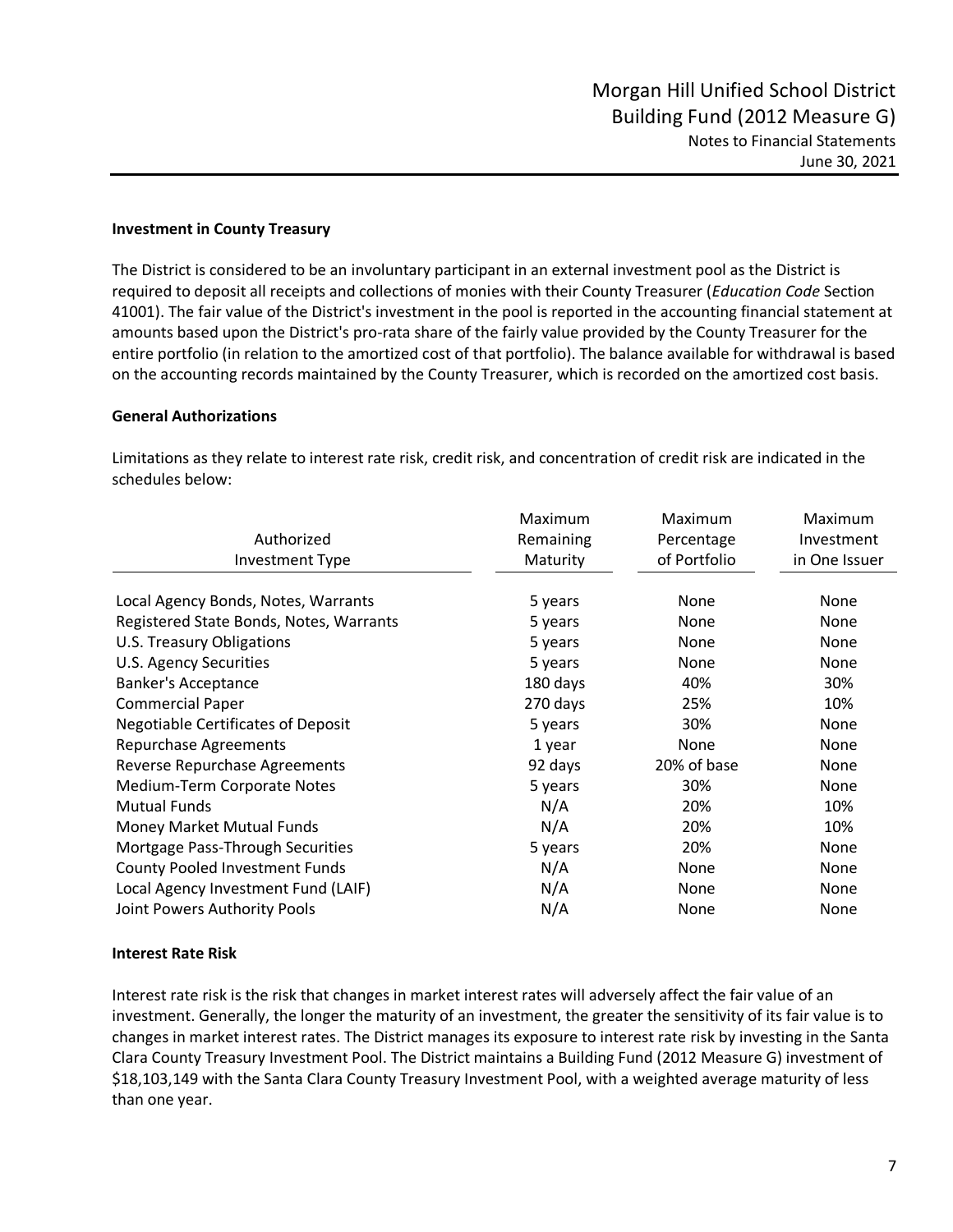# **Credit Risk**

Credit risk is the risk that an issuer of an investment will not fulfill its obligation to the holder of the investment. This is measured by the assignment of a rating by a nationally recognized statistical rating organization. The District's investments in the County Pool is not rated, nor has been rated as of June 30, 2021.

# **Note 3 - Fair Value Measurements**

The District categorizes the fair value measurements of its investments based on the hierarchy established by generally accepted accounting principles. The fair value hierarchy, which has three levels, is based on the valuation inputs used to measure an asset's fair value. The following provides a summary of the hierarchy used to measure fair value:

Level 1 - Quoted prices in active markets for identical assets that the District has the ability to access at the measurement date. Level 1 assets may include debt and equity securities that are traded in an active exchange market and that are highly liquid and are actively traded in over-the-counter markets.

Level 2 - Observable inputs other than Level 1 prices such as quoted prices for similar assets in active markets, quoted prices for identical or similar assets in markets that are not active, or other inputs that are observable, such as interest rates and curves observable at commonly quoted intervals, implied volatilities, and credit spreads. For financial reporting purposes, if an asset has a specified term, a Level 2 input is required to be observable for substantially the full term of the asset.

Level 3 - Unobservable inputs should be developed using the best information available under the circumstances, which might include the District's own data. The District should adjust that data if reasonably available information indicates that other market participants would use different data or certain circumstances specific to the District are not available to other market participants.

Uncategorized - Investments in the Santa Clara County Treasury Investment Pool are not measured using the input levels above because the District's transactions are based on a stable net asset value per share. All contributions and redemptions are transacted at \$1.00 net asset value per share. The County Treasury Investment Pool has a daily redemption frequency period and a one-day redemption notice period.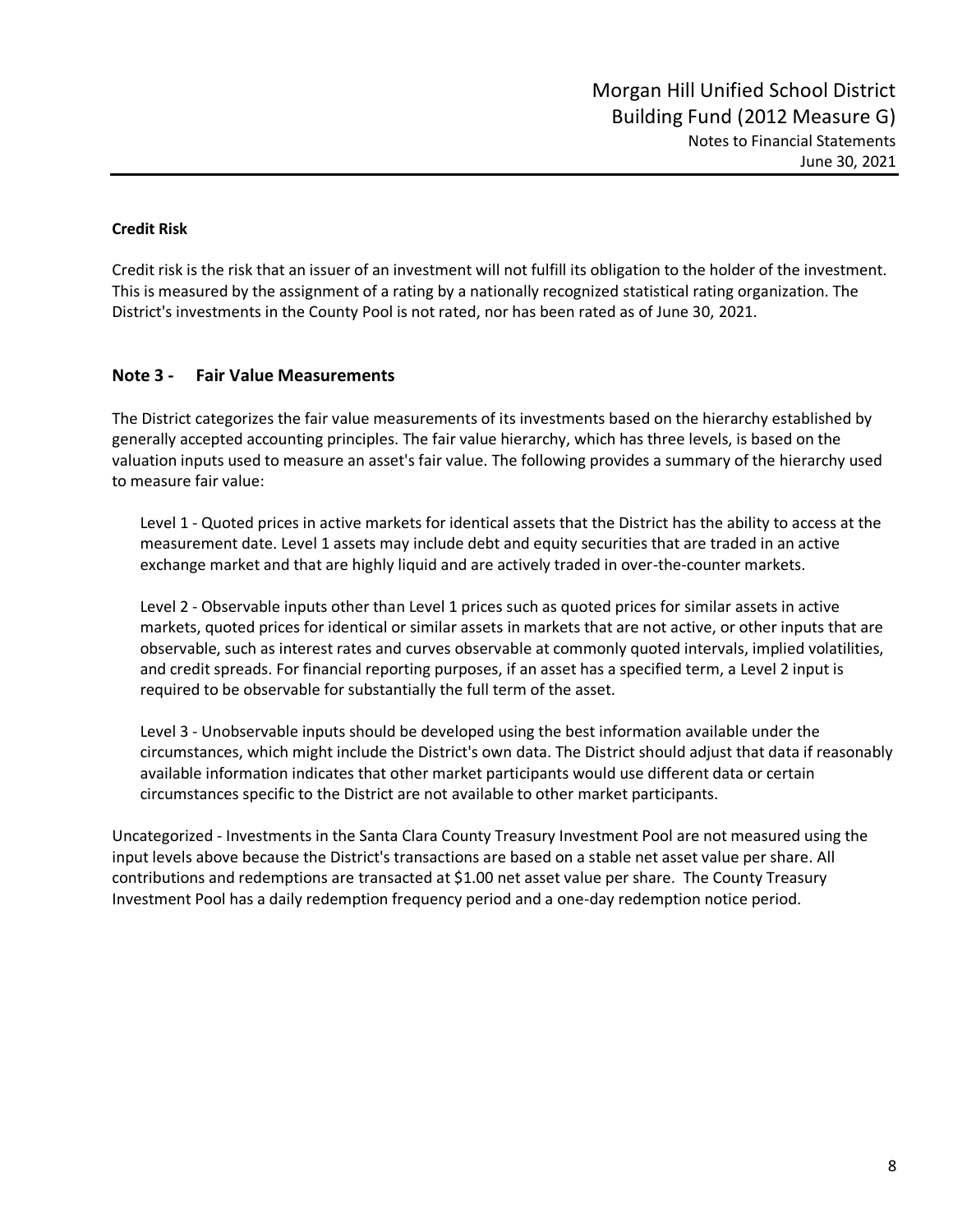# **Note 4 - Commitments and Contingencies**

As of June 30, 2021, the Building Fund (2012 Measure G) had the following commitments with respect to unfinished projects:

| <b>Measure G Projects</b>                                                                                                                                                                                                    | Remaining<br>Construction<br>Commitment                                                               | Expected<br>Date of<br>Completion                                                                                      |
|------------------------------------------------------------------------------------------------------------------------------------------------------------------------------------------------------------------------------|-------------------------------------------------------------------------------------------------------|------------------------------------------------------------------------------------------------------------------------|
| <b>Britton Student Union/Admin</b><br><b>Nordstrom Classrooms</b><br>Nordstrom Admin<br><b>JAMM Classrooms</b><br>JAMM MultiUse Bldg and Music Classroom<br>Live Oak Fencing<br>Los Paseos Kinder Fencing<br>Sobrato Fencing | \$<br>1,832,964<br>1,519<br>270,689<br>15,767<br>1,355,106<br>7,600<br>69,880<br>671,863<br>4,225,388 | October 2023<br>April 2021<br>October 2023<br>April 2021<br>October 2021<br>April 2022<br>August 2021<br>November 2021 |

#### **Litigation**

The District is not currently a party to any legal proceedings related to the Building Fund (2012 Measure G) as of June 30, 2021.

### **Note 5 - 2012 Measure G Bonds**

#### **Summary**

The outstanding 2012 Measure G general obligation bonds are as follows:

|       |          |             |               | <b>Bonds</b>  |             | <b>Bonds</b>  |
|-------|----------|-------------|---------------|---------------|-------------|---------------|
| Issue | Maturity | Interest    | Original      | Outstanding   |             | Outstanding   |
| Date  | Date     | Rate        | <b>Issue</b>  | July 1, 2020  | Redeemed    | June 30, 2021 |
| 2013  | 2042     | 2.00%~3.25% | 55,000,000    | 45,610,000    | (355,000)   | 45,255,000    |
| 2017  | 2049     | 2.69%~5.00% | 80,000,000    | 68,130,000    | (3,650,000) | 64,480,000    |
|       |          |             |               |               |             |               |
|       |          |             | \$135,000,000 | \$113,740,000 | (4,005,000) | \$109,735,000 |

Repayment of the Bonds will be funded by a separate property tax override levied on property residing within the District boundaries. Property tax revenues will be collected and disbursed out of a separate Bond Interest and Redemption Fund under the control of the Santa Clara County Controller's Office. This fund is not included as part of these financial statements. General school district revenues will not be required to fund the debt service on the bonds.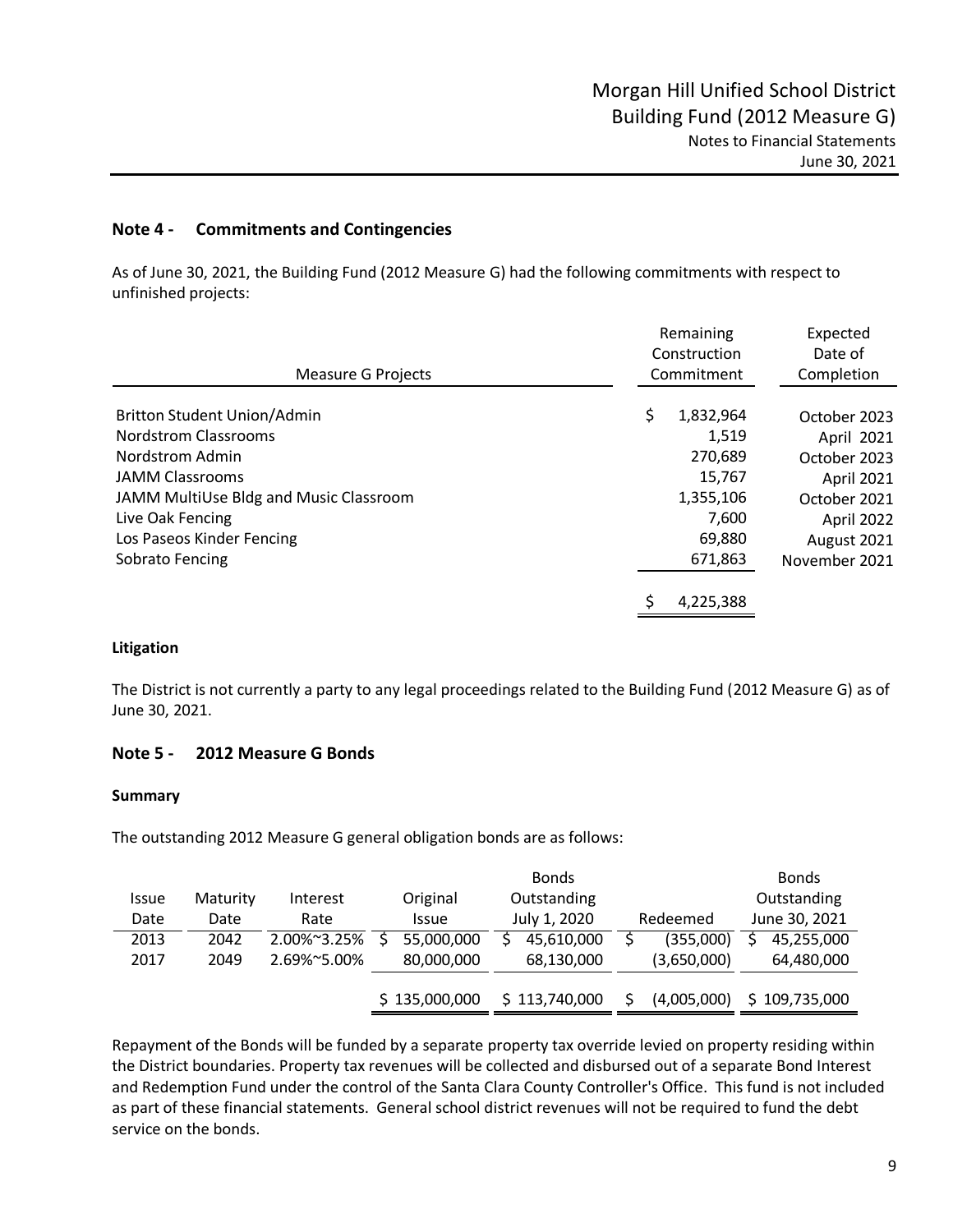# Bonded Debt

The bonds mature through 2048 are as follows:

| <b>Fiscal Year</b> |    | Principal   |    | Current<br>Interest |  |    | Total      |
|--------------------|----|-------------|----|---------------------|--|----|------------|
|                    |    |             |    |                     |  |    |            |
| 2022               | \$ | 445,000     | \$ | 4,367,913           |  | \$ | 4,812,913  |
| 2023               |    | 540,000     |    | 4,348,213           |  |    | 4,888,213  |
| 2024               |    | 645.000     |    | 4,324,513           |  |    | 4,969,513  |
| 2025               |    | 750,000     |    | 4,292,863           |  |    | 5,042,863  |
| 2026               |    | 875,000     |    | 4,252,238           |  |    | 5,127,238  |
| 2027-2031          |    | 6,555,000   |    | 20,467,930          |  |    | 27,022,930 |
| 2032-2036          |    | 15,215,000  |    | 18,585,044          |  |    | 33,800,044 |
| 2037-2041          |    | 25,260,000  |    | 14,716,583          |  |    | 39,976,583 |
| 2042-2046          |    | 39,025,000  |    | 8,253,600           |  |    | 47,278,600 |
| 2047-2049          |    | 20,425,000  |    | 832,300             |  |    | 21,257,300 |
|                    |    |             |    |                     |  |    |            |
| Total              | ς  | 109,735,000 | ¢  | 60,638,714          |  | \$ | 85,663,714 |
|                    |    |             |    |                     |  |    |            |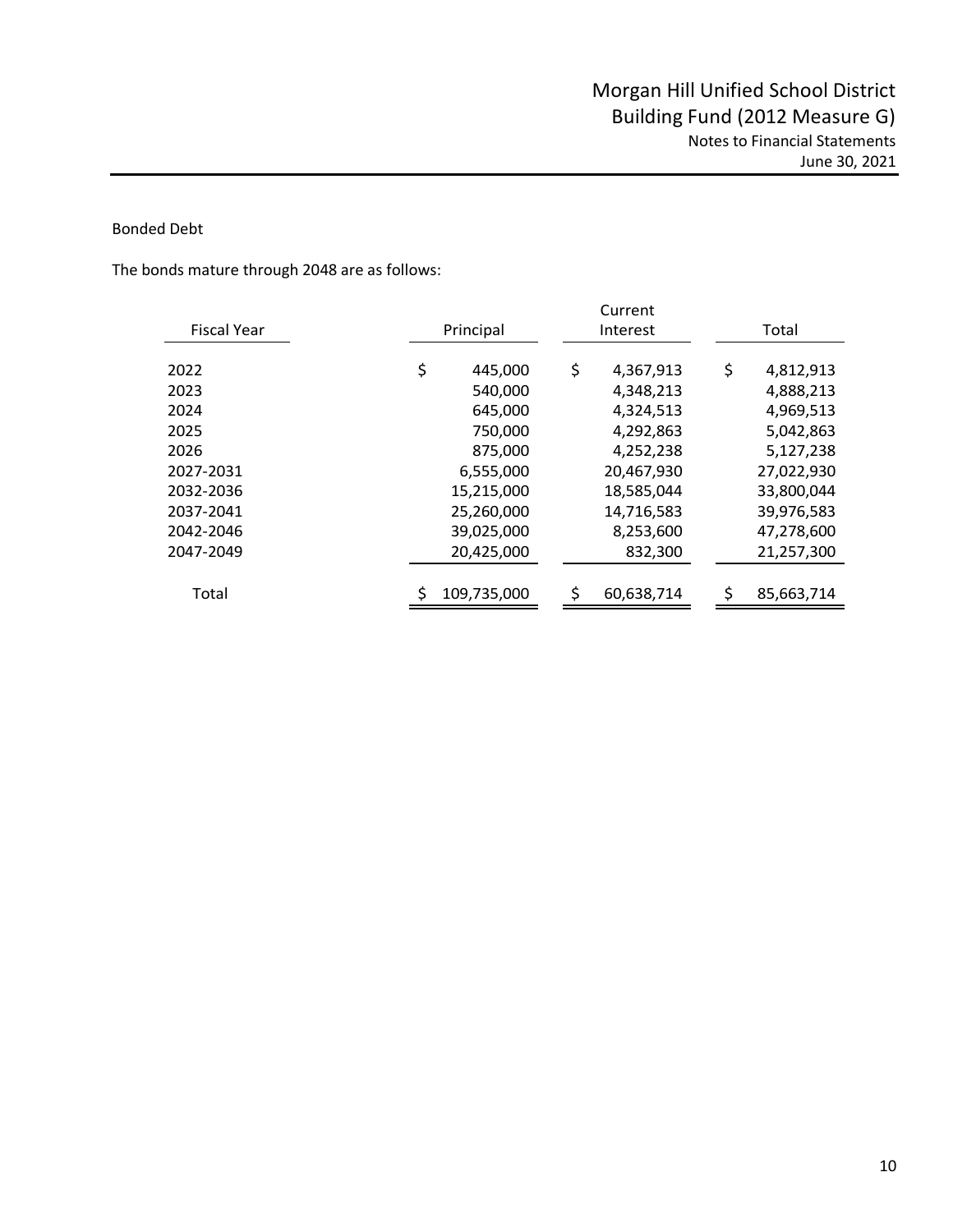Independent Auditor's Report June 30, 2021 Morgan Hill Unified School District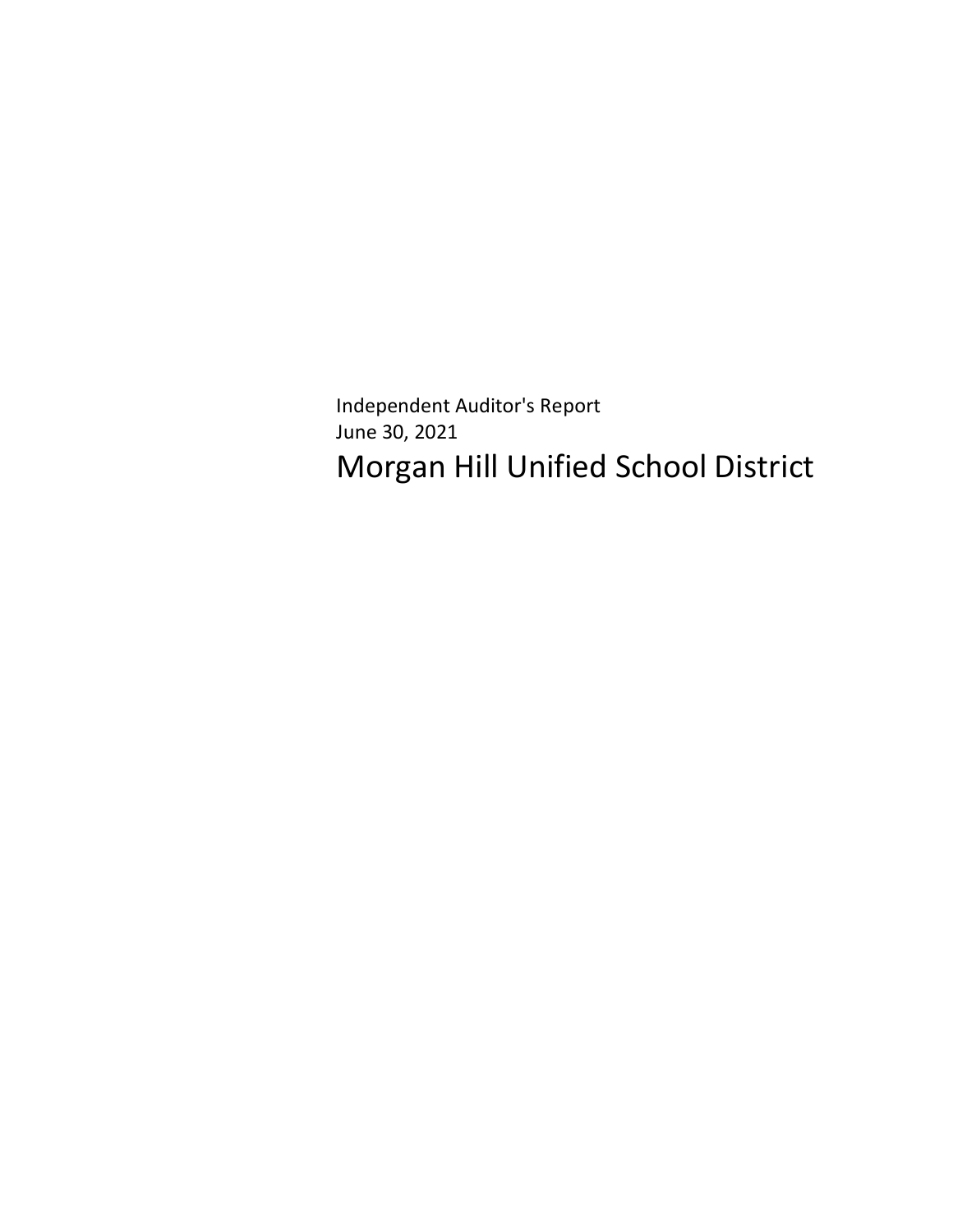

**CPAs & BUSINESS ADVISORS** 

# <span id="page-14-0"></span>**Independent Auditor's Report on Internal Control over Financial Reporting and on Compliance and Other Matters Based on an Audit of Financial Statements Performed in Accordance with** *Government Auditing Standards*

Governing Board and Citizens Oversight Committee Morgan Hill Unified School District Morgan Hill, California

We have audited, in accordance with the auditing standards generally accepted in the United States of America and the standards applicable to financial audits contained in *Government Auditing Standards*, issued by the Comptroller General of the United States, the financial statements of the Morgan Hill Unified School District (District) Building Fund (2012 Measure G) as of and for the year ended June 30, 2021, and the related notes of the financial statements, and have issued our report thereon dated January 11, 2022.

### **Emphasis of Matter**

As discussed in Note 1, the financial statements of the Building Fund specific to 2012 Measure G are intended to present the financial position and the changes in financial position attributable to the transactions of that Fund. They do not purport to, and do not, present fairly the financial position of the District as of June 30, 2021, and the change in financial position for the year then ended in conformity with accounting principles generally accepted in the United States of America. Our opinion is not modified with respect to this matter.

#### **Internal Control over Financial Reporting**

In planning and performing our audit of the financial statements, we considered the District's internal control over financial reporting (internal control) as a basis for designing the audit procedures that are appropriate in the circumstances for the purpose of expressing our opinions on the financial statements, but not for the purpose of expressing an opinion on the effectiveness of the District's internal control. Accordingly, we do not express an opinion on the effectiveness of the District's internal control.

A deficiency in internal control exists when the design or operation of a control does not allow management or employees, in the normal course of performing their assigned functions, to prevent or detect and correct misstatements on a timely basis. A material weakness is a deficiency, or combination of deficiencies, in internal control, such that there is a reasonable possibility that a material misstatement of the District's Building Fund (2012 Measure G) financial statements will not be prevented or detected and corrected on a timely basis. A significant deficiency is a deficiency, or a combination of deficiencies, in internal control that is less severe than a material weakness, yet important enough to merit attention by those charged with governance.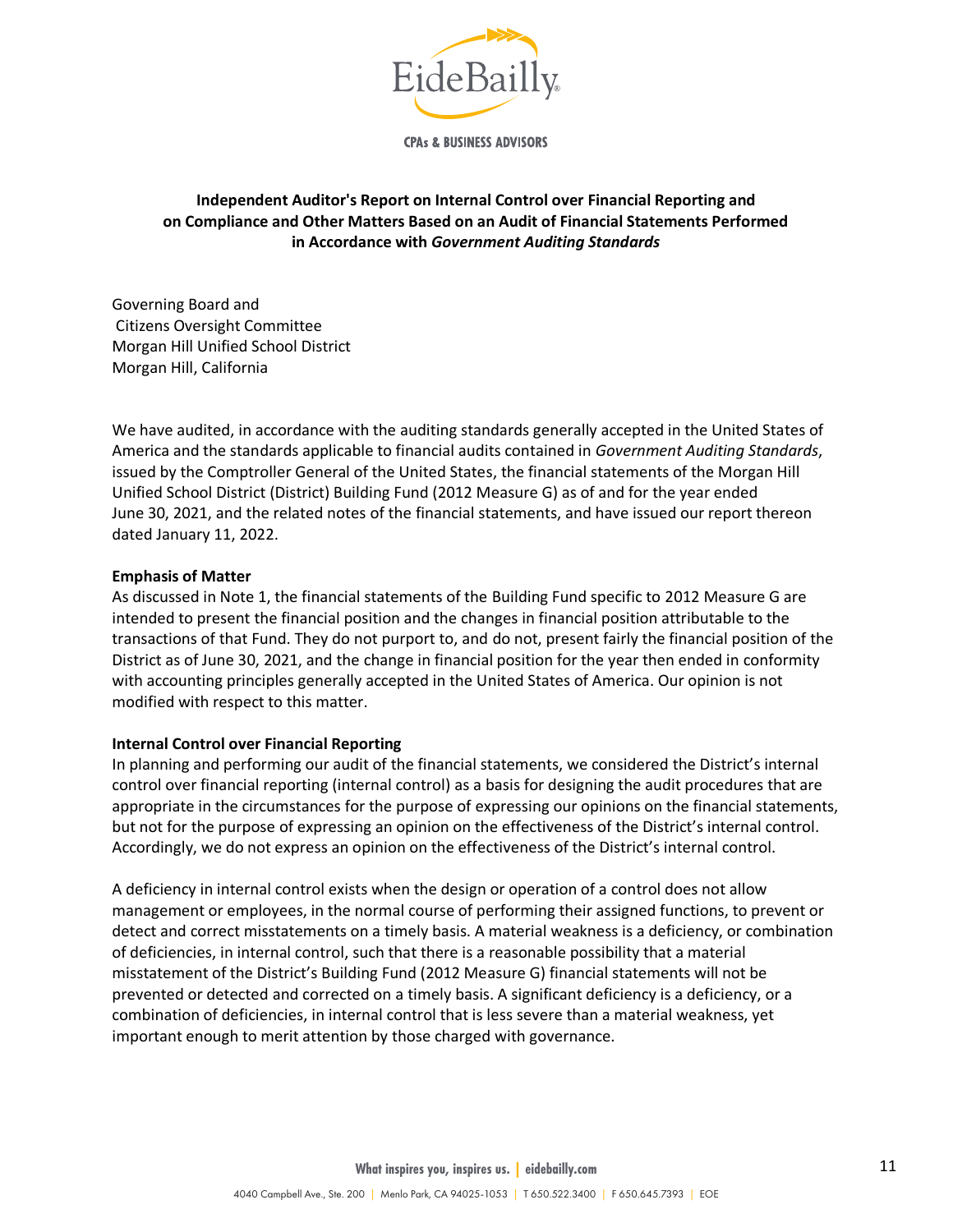Our consideration of internal control was for the limited purpose described in the first paragraph of this section and was not designed to identify all deficiencies in internal control that might be material weaknesses or significant deficiencies. Given these limitations, during our audit we did not identify any deficiencies in internal control that we consider to be material weaknesses. However, material weaknesses may exist that have not been identified.

# **Compliance and Other Matters**

As part of obtaining reasonable assurance about whether the District's Building Fund (2012 Measure G) financial statements are free from material misstatement, we performed tests of its compliance with certain provisions of laws, regulations, contracts, and grant agreements, noncompliance with which could have a direct and material effect on the financial statements. However, providing an opinion on compliance with those provisions was not an objective of our audit, and accordingly, we do not express such an opinion. The results of our tests disclosed no instances of noncompliance or other matters that are required to be reported under *Government Auditing Standards*.

# **Purpose of this Report**

The purpose of this report is solely to describe the scope of our testing of internal control and compliance and the results of that testing, and not to provide an opinion on the effectiveness of the entity's internal control or on compliance. This report is an integral part of an audit performed in accordance with *Government Auditing Standards* in considering the entity's internal control and compliance. Accordingly, this communication is not suitable for any other purpose.

Gide Sailly LLP

Menlo Park, California January 11, 2022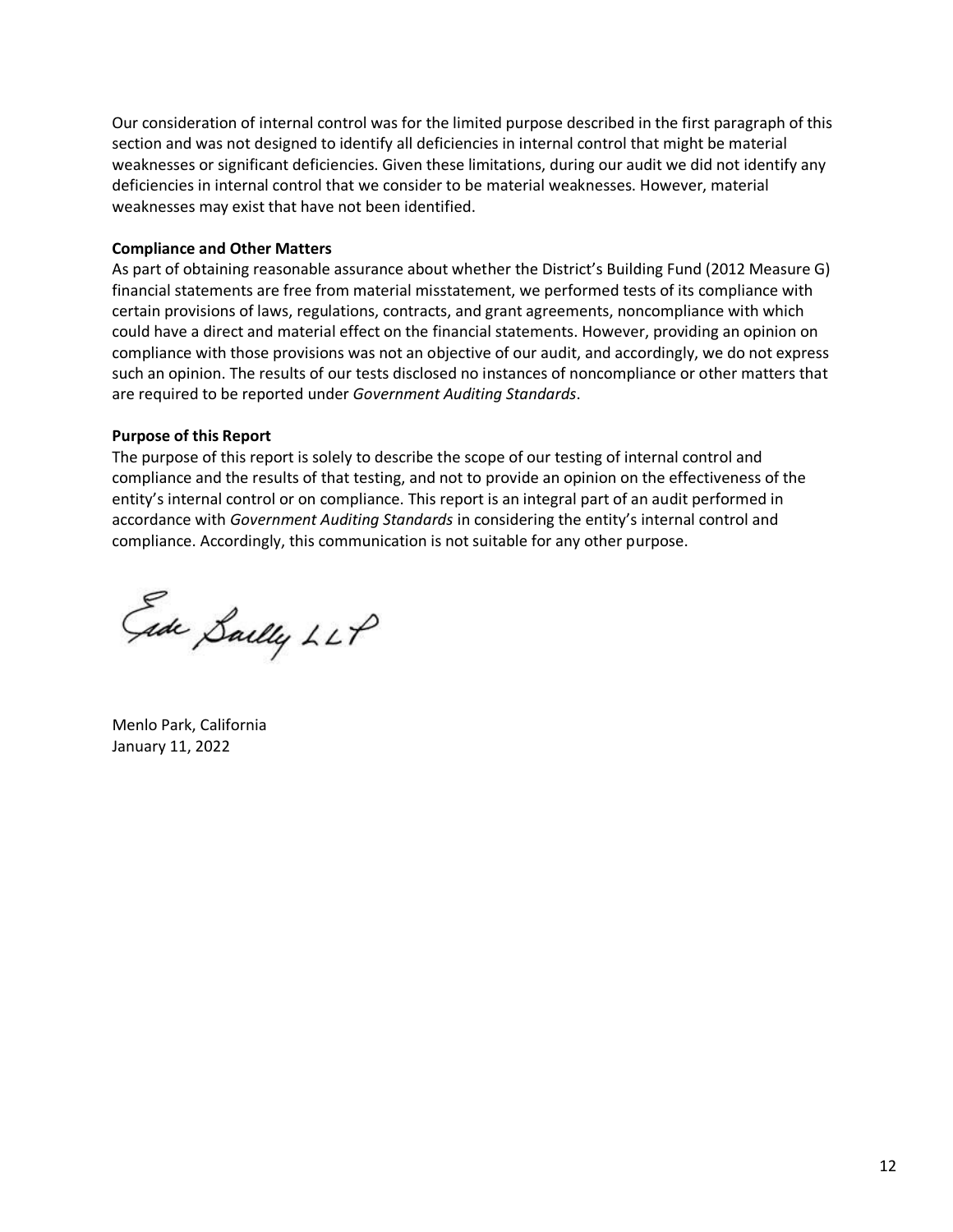<span id="page-16-1"></span><span id="page-16-0"></span>None reported.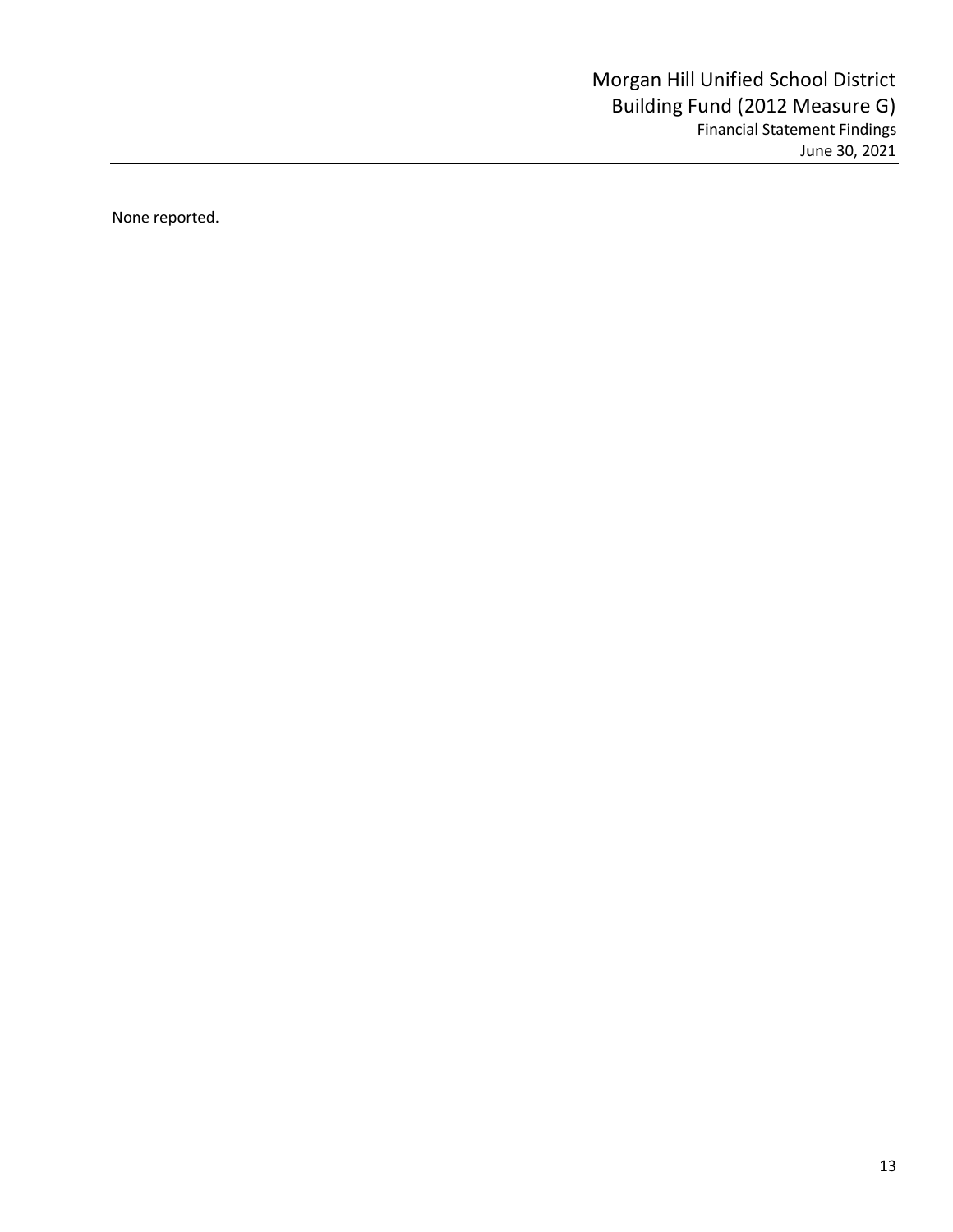<span id="page-17-0"></span>There were no audit findings reported in the prior year's Schedule of Findings and Questioned Costs.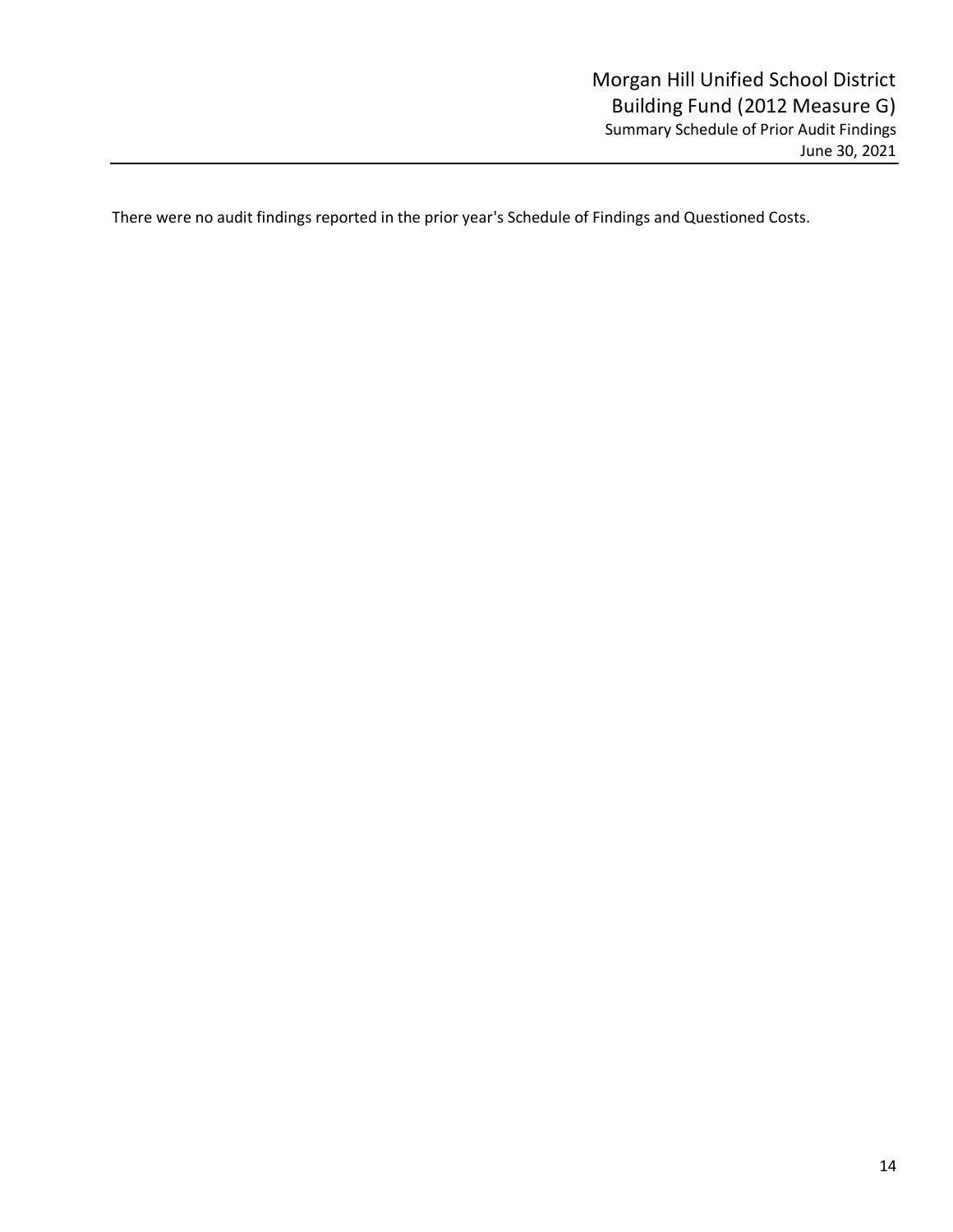<span id="page-18-0"></span>Performance Audit Building Fund (2012 Measure G) June 30, 2021

Morgan Hill Unified School District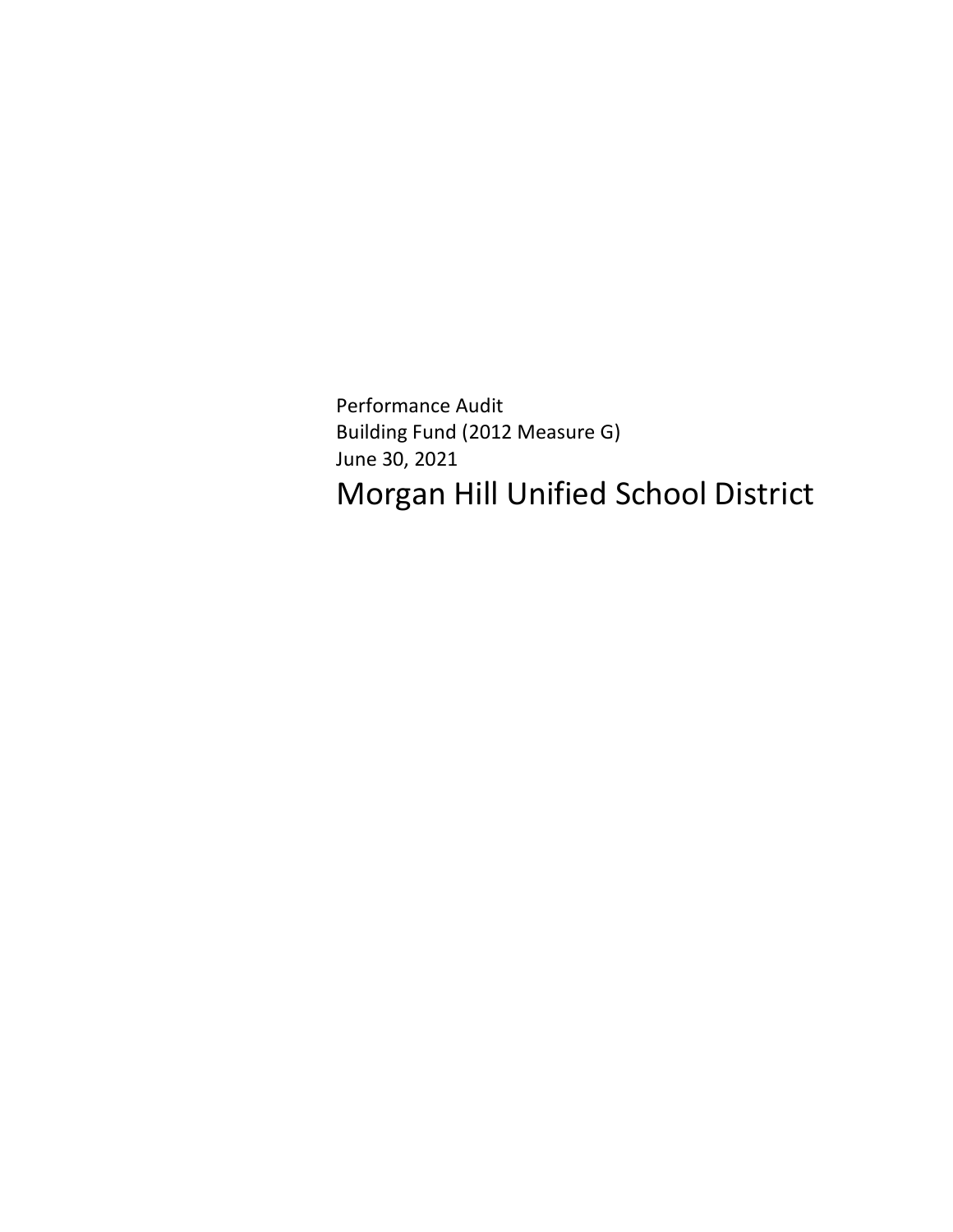

**CPAs & BUSINESS ADVISORS** 

### **Independent Auditor's Report on Performance**

<span id="page-19-0"></span>Governing Board and Citizens Oversight Committee Morgan Hill Unified School District Morgan Hill, California

We were engaged to conduct a performance audit of the Morgan Hill Unified School District (District) Building Fund (2012 Measure G) for the year ended June 30, 2021.

We conducted this performance audit in accordance with generally accepted government auditing standards. Those standards require that we plan and perform the audit to obtain sufficient, appropriate evidence to provide a reasonable basis for our findings and conclusions based on our audit objectives. We believe that the evidence obtained provides a reasonable basis for our findings and conclusions based on our audit objectives.

Our audit was limited to the objectives listed within the report which includes determining the District's compliance with the performance requirements as referred to in Proposition 39 and outlined in Article XIIIA, Section 1(b)(3)(C) of the California Constitution and Appendix A contained in the *2020-2021 Guide for Annual Audits of K‐12 Local Education Agencies and State Compliance Reporting* issued by the California Education Audit Appeals Panel. Management is responsible for the District's compliance with those requirements.

In planning and performing our performance audit, we obtained an understanding of the District's internal control in order to determine if the internal controls were adequate to help ensure the District's compliance with the requirements of Proposition 39 and outlined in Article XIIIA, Section 1(b)(3)(C) of the California Constitution, but not for the purpose of expressing an opinion of the effectiveness of the District's internal control. Accordingly, we do not express an opinion on the effectiveness of the District's internal control. Had we performed additional procedures, other matters might have come to our attention that would have been reported to you.

The results of our tests indicated that the District expended Building Fund (2012 Measure G) funds only for the specific projects approved by the voters, in accordance with Proposition 39 and outlined in Article XIIIA, Section 1(b)(3)(C) of the California Constitution.

This report is intended solely for the information and use of the District, and is not intended to be and should not be used by anyone other than this specified party

Gide Sailly LLP

Menlo Park, California January 11, 2022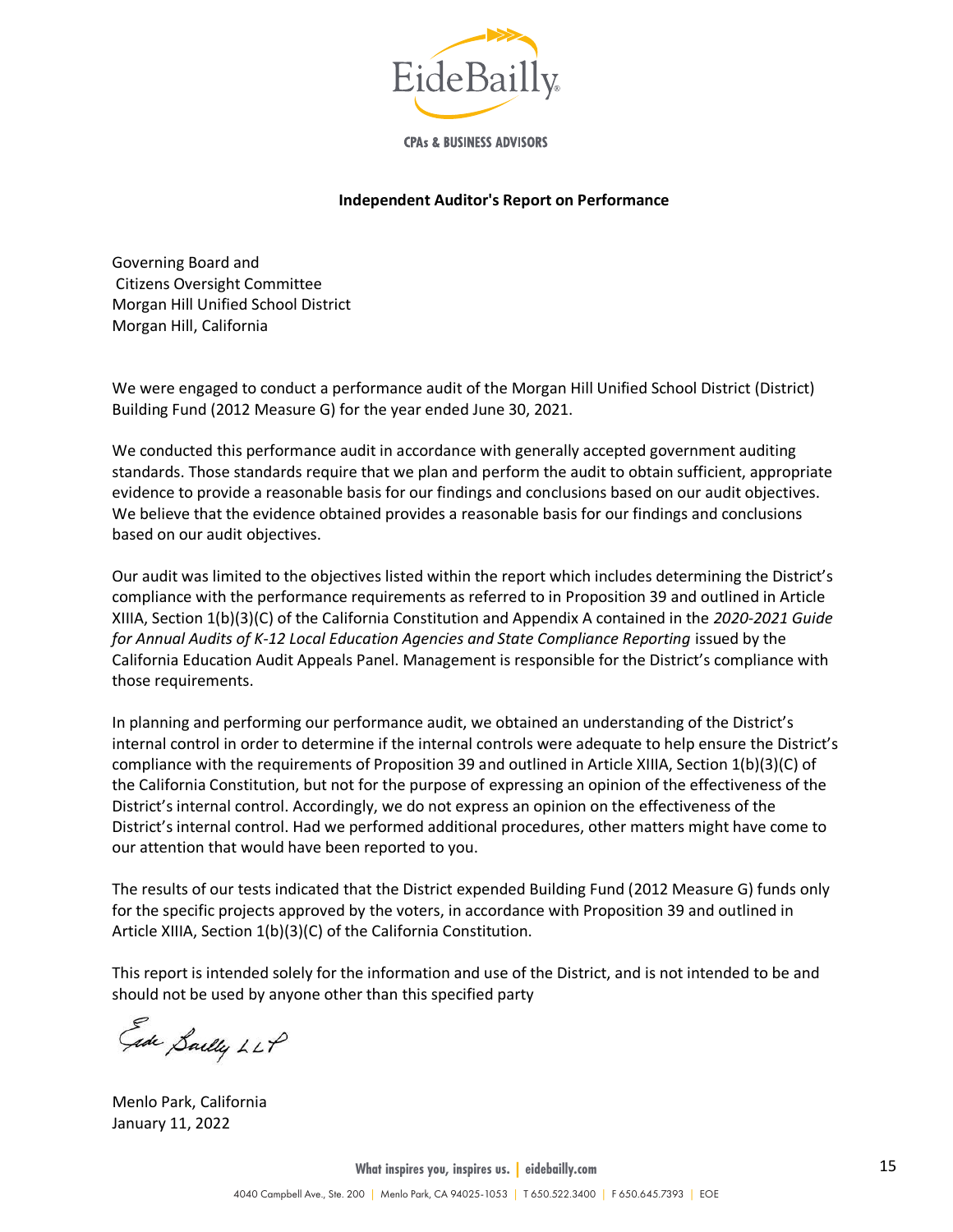# <span id="page-20-0"></span>**Authority for Issuance**

The general obligation bonds associated with 2012 Measure G were issued pursuant to the Constitution and laws of the State of California (the State), including the provisions of Chapters 1 and 1.5 of Part 10 of the California Education Code, and other applicable provisions of law.

The District received authorization from an election held on November 6, 2012, to issue bonds of the District in an aggregate principal amount not to exceed \$198,250,000 to finance specific construction and renovation projects approved by eligible voters within the District. The proposition required approval by at least 55 percent of the votes cast by eligible voters within the District (the 2012 Authorization). The first series of the authorized bonds, Series A, in the amount of \$55,000,000, were sold on February 21, 2013. The second series of the authorized bonds, Series B, in the amount of \$80,000,000, were sold on October 17, 2017.

# <span id="page-20-1"></span>**Purpose of Issuance**

The Bonds are being issued to improve student access to computers and modern technology and provide a quality education, repair or replace leaky roofs, upgrade old plumbing, heating and cooling systems, classrooms and outdated restrooms, upgrade fire safety, maximize energy efficiency, improve handicapped accessibility, and modernize, construct and acquire classrooms, equipment, sites and facilities.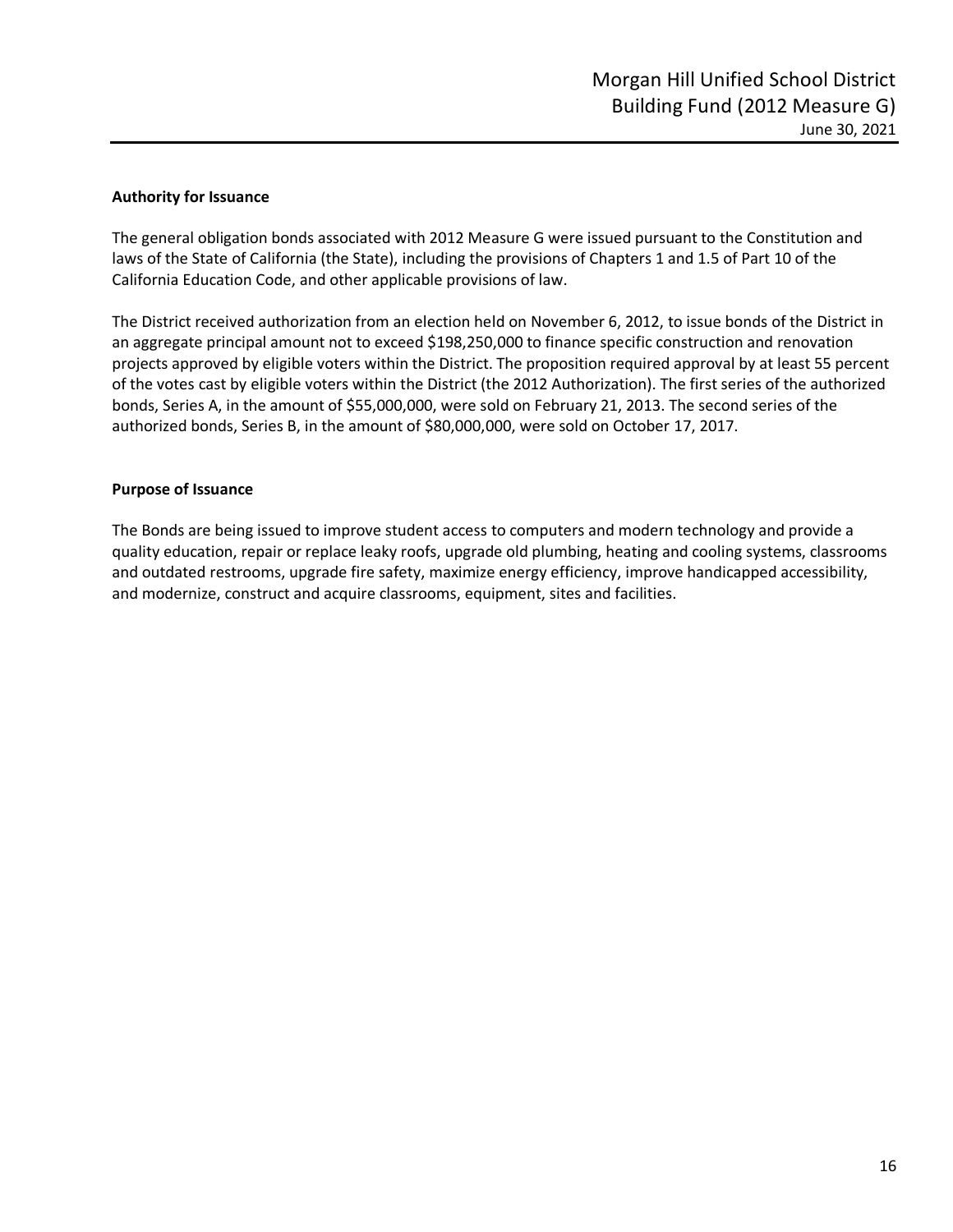# <span id="page-21-0"></span>**Authority for the Audit**

On November 7, 2000, California voters approved Proposition 39, the Smaller Classes, Safer Schools and Financial Accountability Act. Proposition 39 amended portions of the California Constitution to provide for the issuance of general obligation bonds by school districts, community college districts, or county offices of education, "for the construction, reconstruction, rehabilitation, or replacement of school facilities, including the furnishing and equipping of school facilities, or the acquisition or lease of rental property for school facilities", upon approval by 55 percent of the electorate. In addition to reducing the approval threshold from two-thirds to 55 percent, Proposition 39 and the enacting legislation (AB 1908 and AB 2659) requires the following accountability measures as codified in *Education Code* sections 15278-15282:

- 1. Requires that the proceeds from the sale of the bonds be used only for the purposes specified in Article XIIIA, Section 1(b)(3)(C) of the California Constitution, and not for any other purpose, including teacher and administrator salaries and other school operating expenses.
- The school district must list the specific school facilities projects to be funded in the ballot measure and must certify that the governing board has evaluated safety, class size reduction and information technology needs in developing the project list.
- 3. Requires the school district to appoint a citizen's oversight committee.
- Requires the school district to conduct an annual independent financial audit and performance audit in accordance with the Government Auditing Standards issued by the Comptroller General of the United States of the bond proceeds until all of the proceeds have been expended.
- 5. Requires the school district to conduct an annual independent performance audit to ensure that the funds have been expended only on the specific projects listed.

# **Objectives of the Audit**

- <span id="page-21-1"></span>1. Determine whether expenditures charged to the Building Fund have been made in accordance with the bond project list approved by the voters through the approval of 2012 Measure G.
- <span id="page-21-2"></span>2. Determine whether salary transactions, charged to the Building Fund were in support of 2012 Measure G and not for District general administration or operations.

# **Scope of the Audit**

The scope of our performance audit covered the period of July 1, 2020 to June 30, 2021. The population of expenditures tested included all object and project codes associated with the bond projects. The propriety of expenditures for capital projects and maintenance projects funded through other State or local funding sources, other than proceeds of the bonds, were not included within the scope of the audit. Expenditures incurred subsequent to June 30, 2021, were not reviewed or included within the scope of our audit or in this report.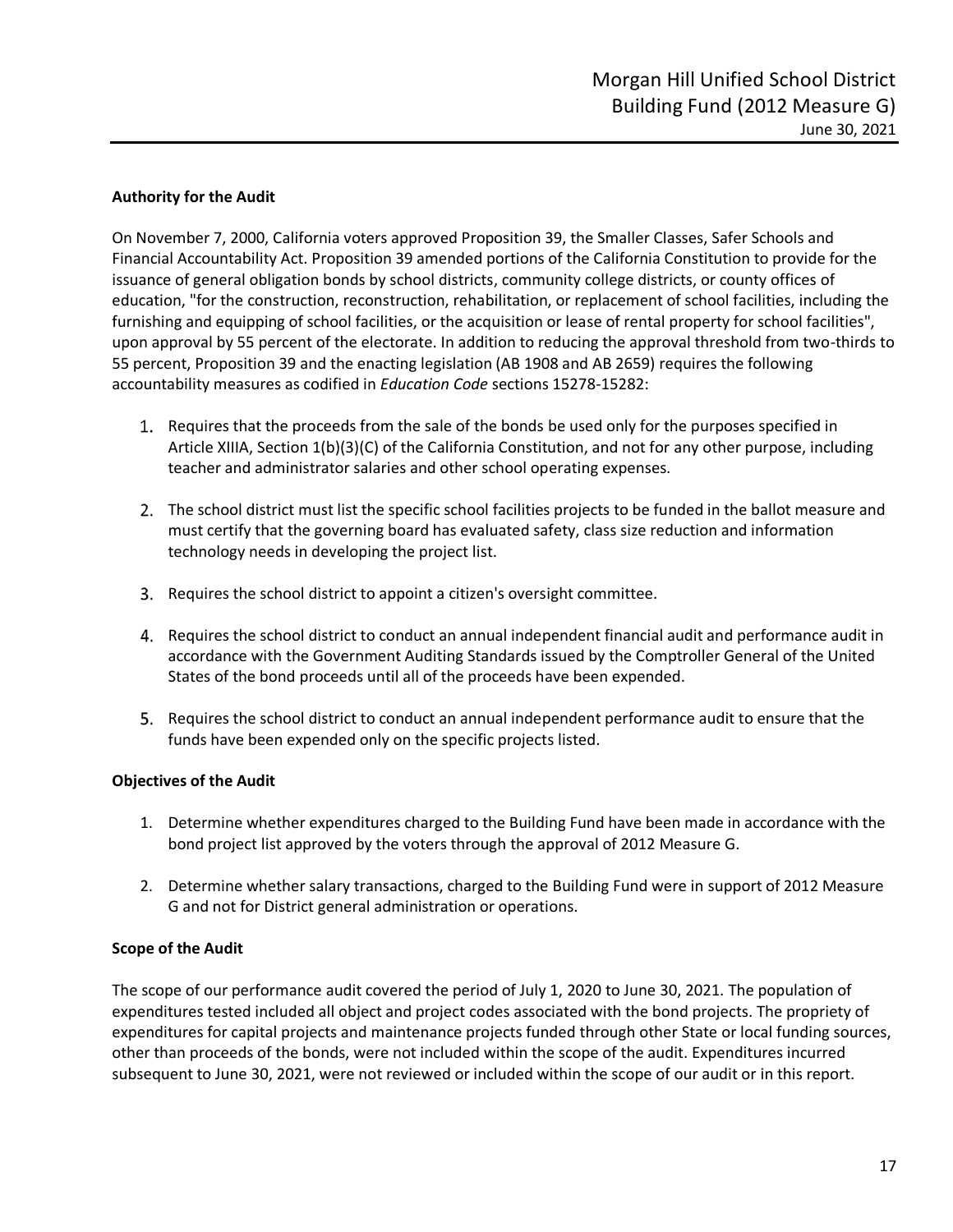# <span id="page-22-0"></span>**Methodology**

We obtained the general ledger and the project expenditure reports prepared by the District for the fiscal year ended June 30, 2021, for the Building Fund (2012 Measure G). Within the fiscal year audited, we obtained the actual invoices, purchase orders, and other supporting documentation for a sample of expenditures to ensure compliance with the requirements of Article XIIIA, Section 1(b)(3)(C) of the California Constitution and 2012 Measure G as to the approved bond projects list. We performed the following procedures:

- 1. We identified expenditures and projects charged to the general obligation bond proceeds by obtaining the general ledger and project listing.
- 2. We selected a sample of expenditures using the following criteria:
	- a. We considered all expenditures recorded in all object codes.
	- b. We considered all expenditures recorded in all projects that were funded from July 1, 2020 through June 30, 2021 from 2012 Measure G bond proceeds.
	- c. We selected all expenditures that were individually significant expenditures. Individually significant expenditures were identified as individual transactions (expenditures) that exceeded approximately 0.5 percent of the total expenditures incurred.
	- d. For all items below the individually significant threshold identified in item 2c, judgmentally selected expenditures based on risk assessment and consideration of coverage of all object codes, including transfers out, and projects for period starting July 1, 2020 and ending June 30, 2021.
- 3. Our sample included transactions totaling \$15,565,099. This represents 82 percent of the total expenditures of \$18,978,234.
- 4. We reviewed the actual invoices and other supporting documentation to determine that:
	- a. Expenditures were supported by invoices with evidence of proper approval and documentation of receipting goods or services.
	- b. Expenditures were supported by proper bid documentation, as applicable.
	- c. Expenditures were expended in accordance with voter‐approved bond project list.
	- d. Bond proceeds were not used for salaries of school administrators or other operating expenses of the District.
- 5. We determined that the District has met the compliance requirement of 2012 Measure G if the following conditions were met:
	- a. Supporting documents for expenditures were aligned with the voter-approved bond project list.
	- b. Supporting documents for expenditures were not used for salaries of school administrators or other operating expenses of the Districts.

### <span id="page-22-1"></span>**Conclusion**

The results of our tests indicated that, in all significant respects, the District has properly accounted for the expenditures held in the Building Fund (2012 Measure G) and that such expenditures were made for authorized Bond projects.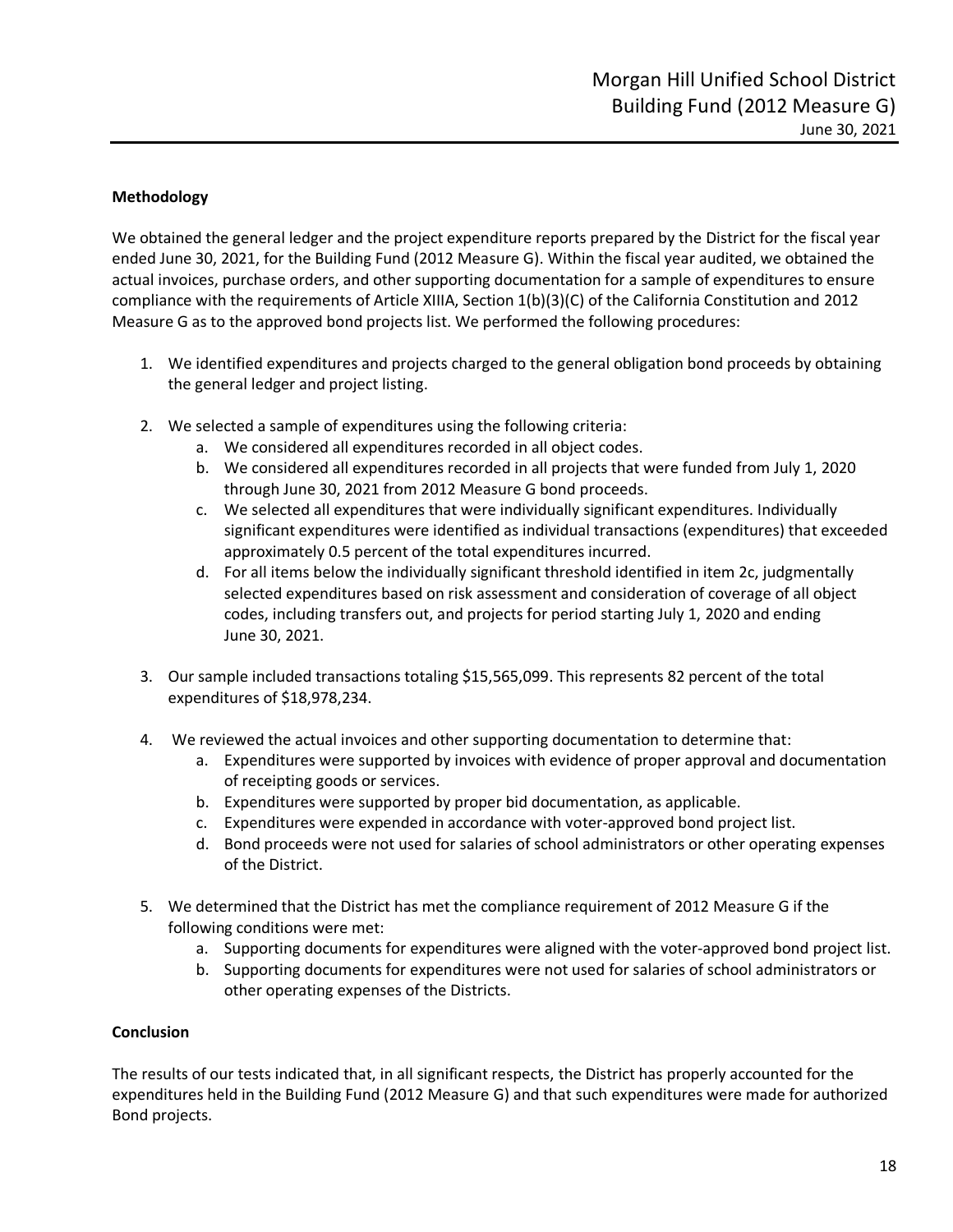<span id="page-23-1"></span><span id="page-23-0"></span>None reported.